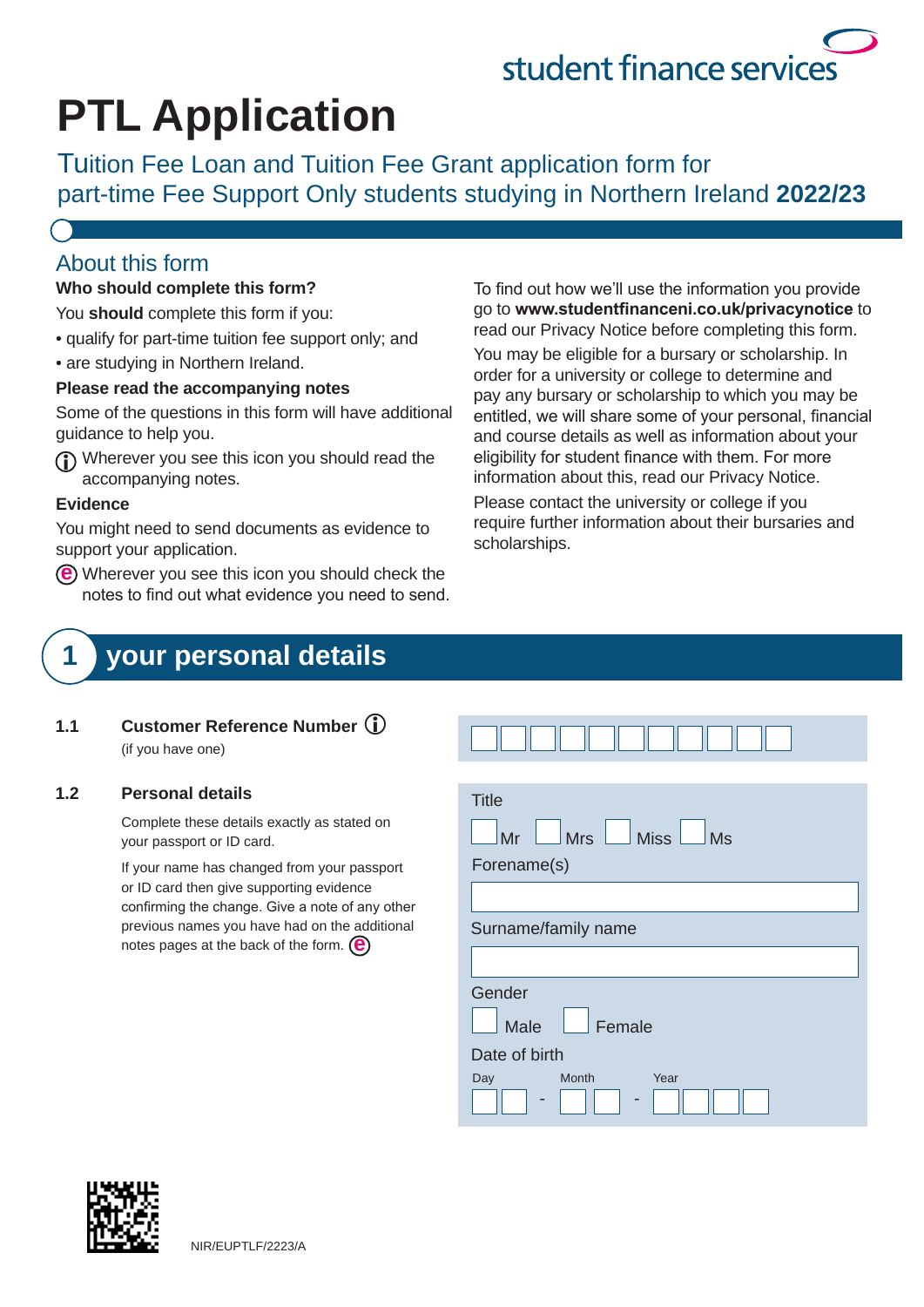### **1 your personal details - continued**

### 1.2 **Personal details (continued)** Country of birth

Place of birth (the name of the town or village)

**Nationality** 

#### **1.3 Do you have a National Insurance number?**

We will share the National Insurance Number you provide with the Department for Work and Pensions to confirm that it's valid, and with HM Revenue and Customs to allow us to collect your repayments.

| <b>No</b>                                     |  |
|-----------------------------------------------|--|
| $\overline{\phantom{a}}$ Yes – write it below |  |
|                                               |  |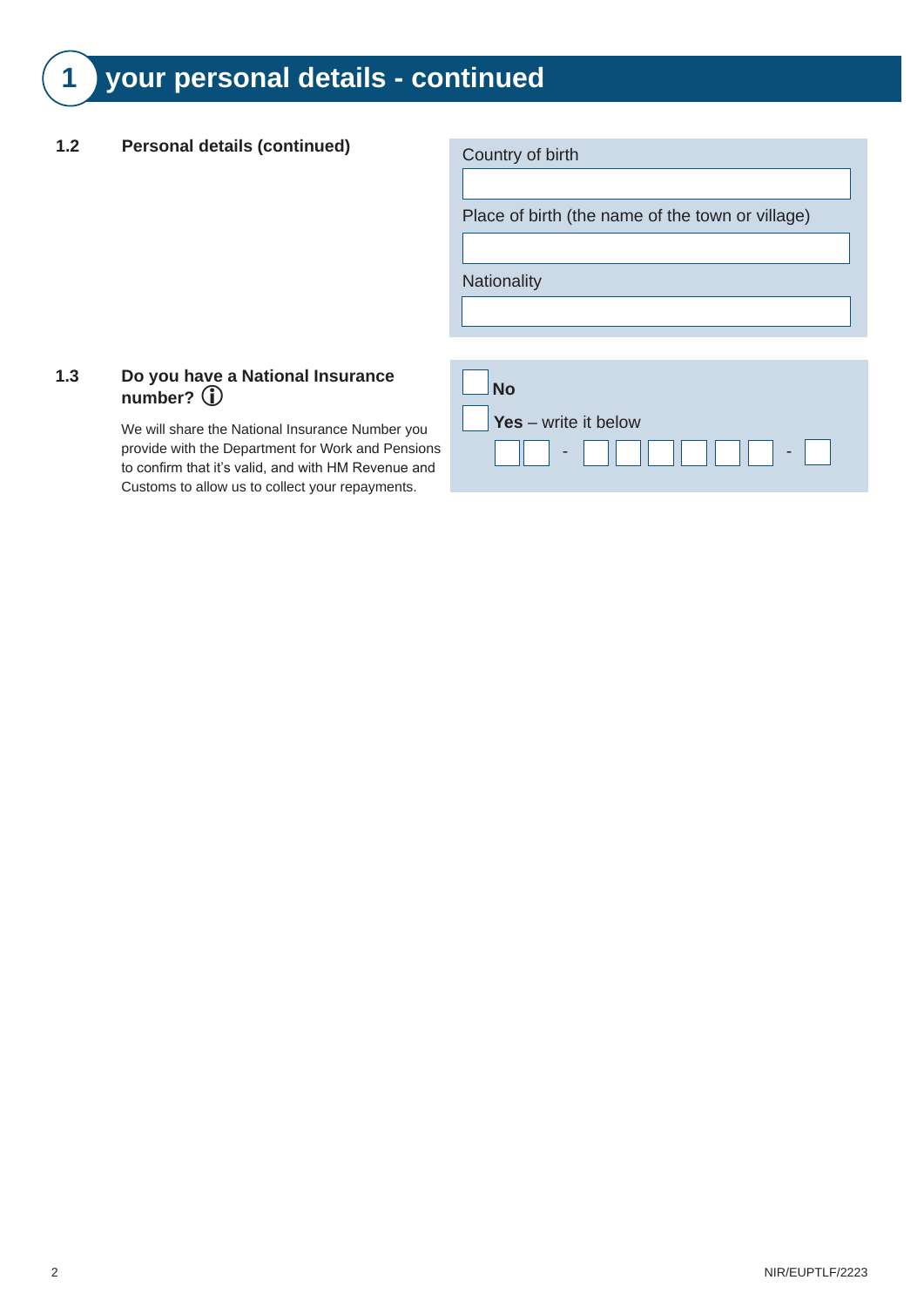#### **1.4 Contact details**

Give your current home address. Include the street name, town/city and country.

If your contact address is different, please also provide this. If you provide a contact address, all correspondence we issue will be sent to that address. Any original evidence you send will be returned to your home address. You can update your address(es) at any time by contacting us.

#### Full home address

Postcode

Full contact address

Postcode

Home phone number

Mobile phone number

Email address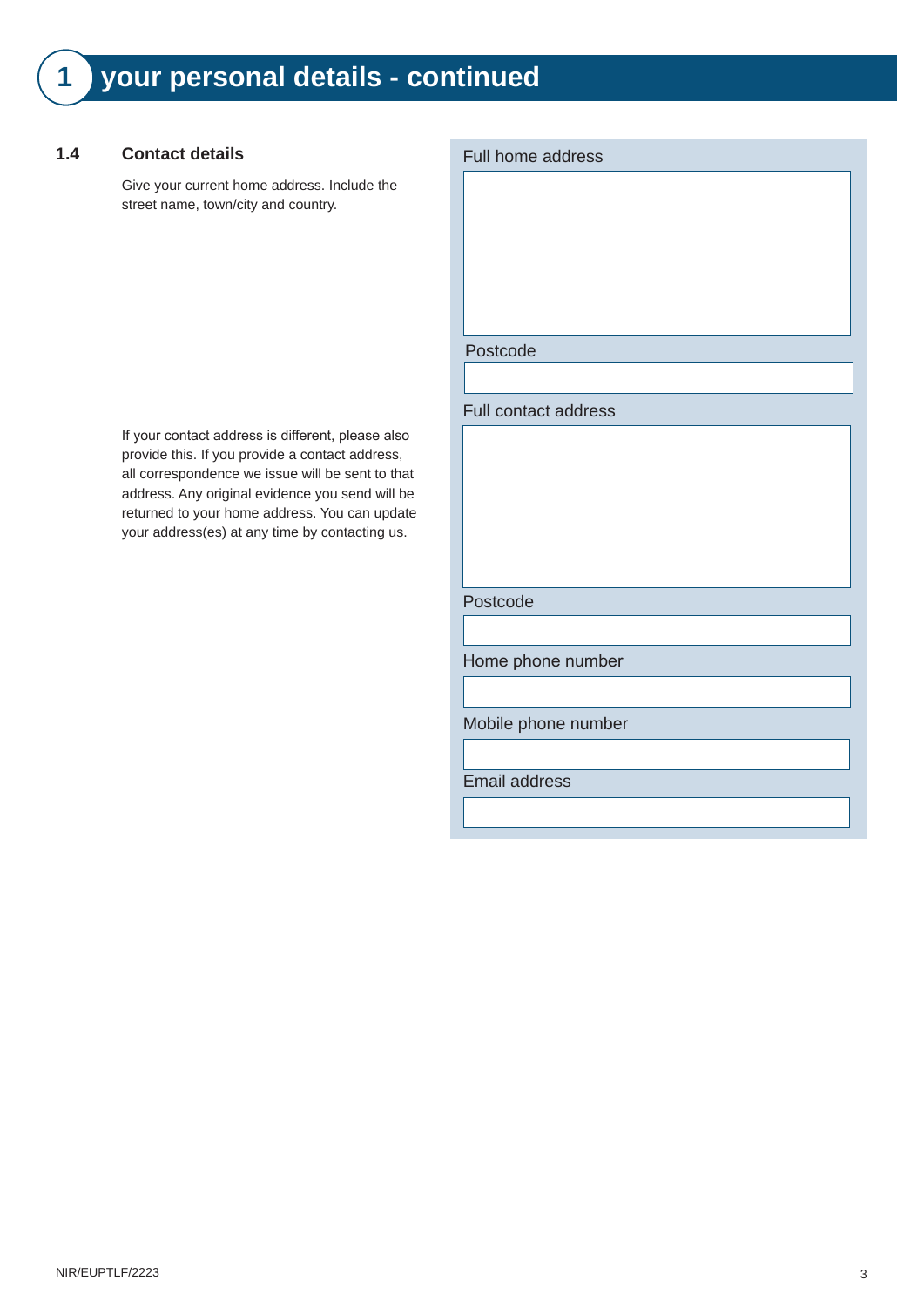### **2 previous support and qualification history**

#### **2.1 Will you be getting funding from any other source to meet the costs of your tuition fees in this academic year?**

Tell us about any contribution to your tuition fees that may be made by an employer, a bursary scheme, or from any other type of fund or sponsorship.

| <b>No</b>          |
|--------------------|
| Yes - give details |
|                    |
|                    |
|                    |
|                    |

Yes - go to section 4

**No** 

- **2.2 Have you received a loan or grant for part-time study for this programme of study for any academic year up to and including 2021/22?**
- **2.3 Have you ever had any other loans from the Student Loans Company ltd (SLC)?**

| <b>No</b>                                                                                                                                                                                                                                                                                                               |
|-------------------------------------------------------------------------------------------------------------------------------------------------------------------------------------------------------------------------------------------------------------------------------------------------------------------------|
| Yes - are you behind with the repayments?                                                                                                                                                                                                                                                                               |
| No                                                                                                                                                                                                                                                                                                                      |
| Yes - you cannot apply for student finance<br>until you resolve this.<br>Call +44 (0)141 243 3570 for Income                                                                                                                                                                                                            |
| Contingent Repayment (ICR) Ioans.<br>If you have any Mortgage Style (MS)<br>loans please call your debt owner<br>on the telephone number shown on<br>the most recent correspondence that<br>you have received from them.<br>If you do not know who your debt<br>owner is please call<br>+44 (0)141 243 3697 for advice. |
|                                                                                                                                                                                                                                                                                                                         |
| N <sub>Ω</sub><br>Yes                                                                                                                                                                                                                                                                                                   |
|                                                                                                                                                                                                                                                                                                                         |

**educational institution in the UK or ROI?** 

**2.4 Do you hold a first degree from an** 

**2.5 Did your current course start on or**  after 1 September 2009?

| $\Box$ No - go to section 3 |
|-----------------------------|
| $\vert$ Yes                 |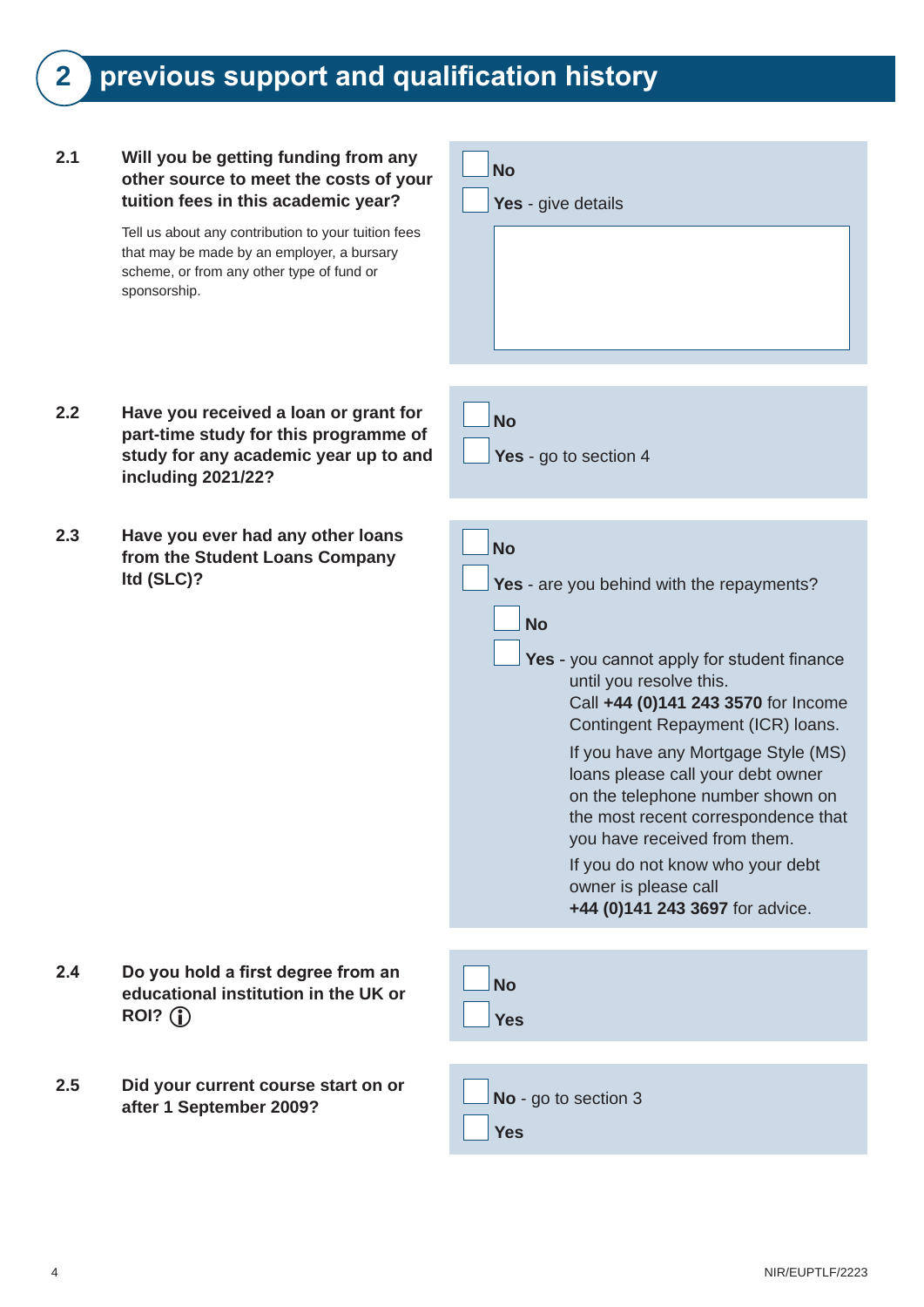### **2 previous support and qualification history - continued**

**2.6 Have you completed an undergraduate or postgraduate course of higher education in any country since leaving school in which you achieved a qualification?** 

> This includes any undergraduate or postgraduate courses you have attended whether in the UK or overseas.

| $\Box$ No - go to section 3 |  |
|-----------------------------|--|
| Yes                         |  |
|                             |  |
|                             |  |
|                             |  |
|                             |  |

**2.6.1 Complete the table with details of any Higher Education courses you've previously studied. You should tell us about full-time (FT), part-time (PT) or distance learning (DL) courses.**

| <b>Course title and</b><br>qualification (for<br>example, BA<br>(Hons) English) | <b>Name and address</b><br>of university or<br>college (including<br>town and country) | <b>Start and end</b><br>date<br><b>MM-YYYY</b> | Type of<br>course (FT/<br>PT/DL) | Did you gain a<br>qualification? |
|---------------------------------------------------------------------------------|----------------------------------------------------------------------------------------|------------------------------------------------|----------------------------------|----------------------------------|
|                                                                                 |                                                                                        |                                                |                                  | <b>No</b><br><b>Yes</b>          |
|                                                                                 |                                                                                        |                                                |                                  | <b>No</b><br><b>Yes</b>          |
|                                                                                 |                                                                                        |                                                |                                  | <b>No</b><br><b>Yes</b>          |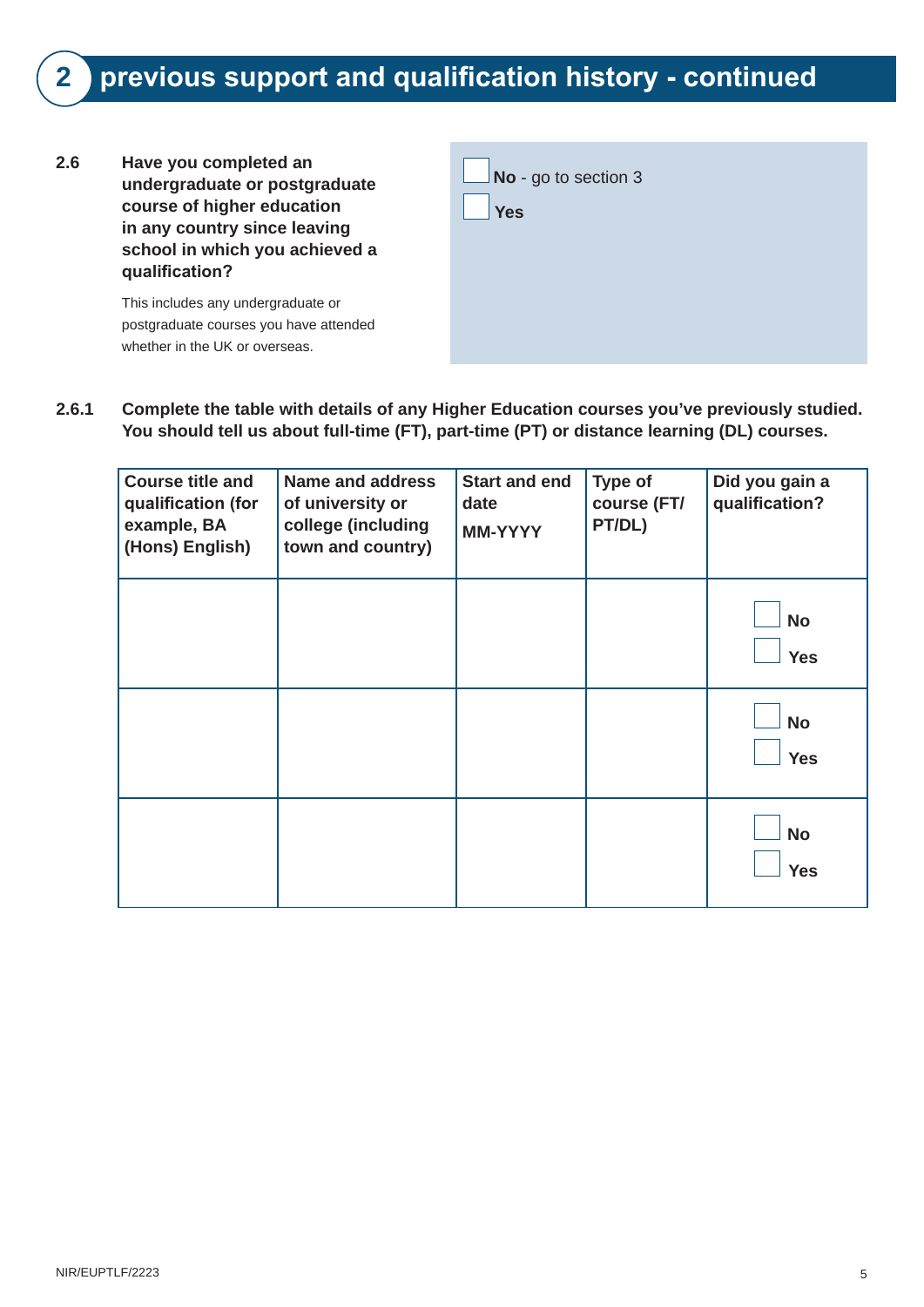### **3 residence**

#### **3.1 Where do you normally live when you're not studying?**

We use this address to make sure you're completing the correct student finance application.

If you have a British Forces Post Office address you should give this.

| Full contact address |
|----------------------|
|                      |
|                      |
|                      |
|                      |
|                      |
|                      |
|                      |
| Postcode             |
|                      |
|                      |
|                      |

#### **3.2** Are you a UK national?  $\bigcirc$  **e**

| $No - go to 3.3$ |                                                                                                                                                                                                                                                                                                                                                                                                                                                                                       |
|------------------|---------------------------------------------------------------------------------------------------------------------------------------------------------------------------------------------------------------------------------------------------------------------------------------------------------------------------------------------------------------------------------------------------------------------------------------------------------------------------------------|
|                  | Yes - have you been resident in the UK<br>and Islands for the three years prior<br>to the first day of the first academic<br>year of your course?                                                                                                                                                                                                                                                                                                                                     |
| or               |                                                                                                                                                                                                                                                                                                                                                                                                                                                                                       |
|                  | have you been resident in the EEA<br>or Switzerland on or before 31<br>December 2020 and been resident<br>in the UK, Gibraltar, the EEA or<br>Switzerland for the three years prior<br>to the first day of the first academic<br>year of your course?<br>No - have you been resident in<br>the UK, Gibraltar, the EEA<br>or Switzerland for the three<br>years prior to the first day<br>of the first academic year of<br>your course?<br>$No$ – go to 3.3<br>Yes - go to 3.9 Address |
|                  | history                                                                                                                                                                                                                                                                                                                                                                                                                                                                               |
|                  | Yes - you should apply<br>for full support go to<br>www.studentfinanceni.co.uk<br>and apply online                                                                                                                                                                                                                                                                                                                                                                                    |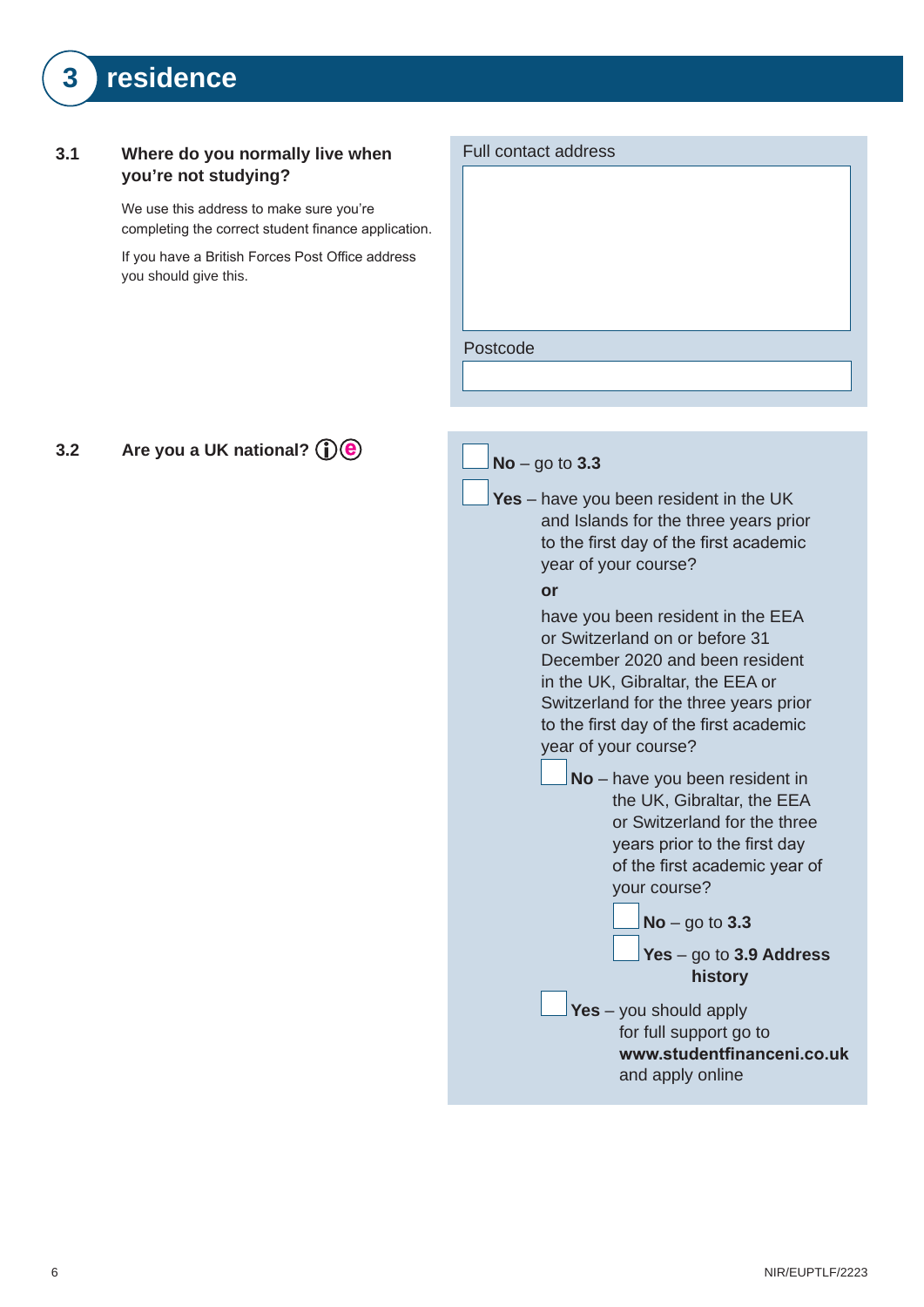**3.3** Are you an Irish citizen?  $\bigcirc$  **e**  $\bigcirc$   $\bigcirc$  No – go to 3.4 **Yes** – have you been resident in the UK and Islands for the three years prior to the first day of the first academic year of your course? **No** – have you been resident in the UK, Gibraltar, the EEA or Switzerland for the three years prior to the first day of the first academic year of your course? **No** – go to **3.4** Yes – go to 3.9 Address history **Yes** – you should apply for full support go to **<www.studentfinanceni.co.uk>** and apply online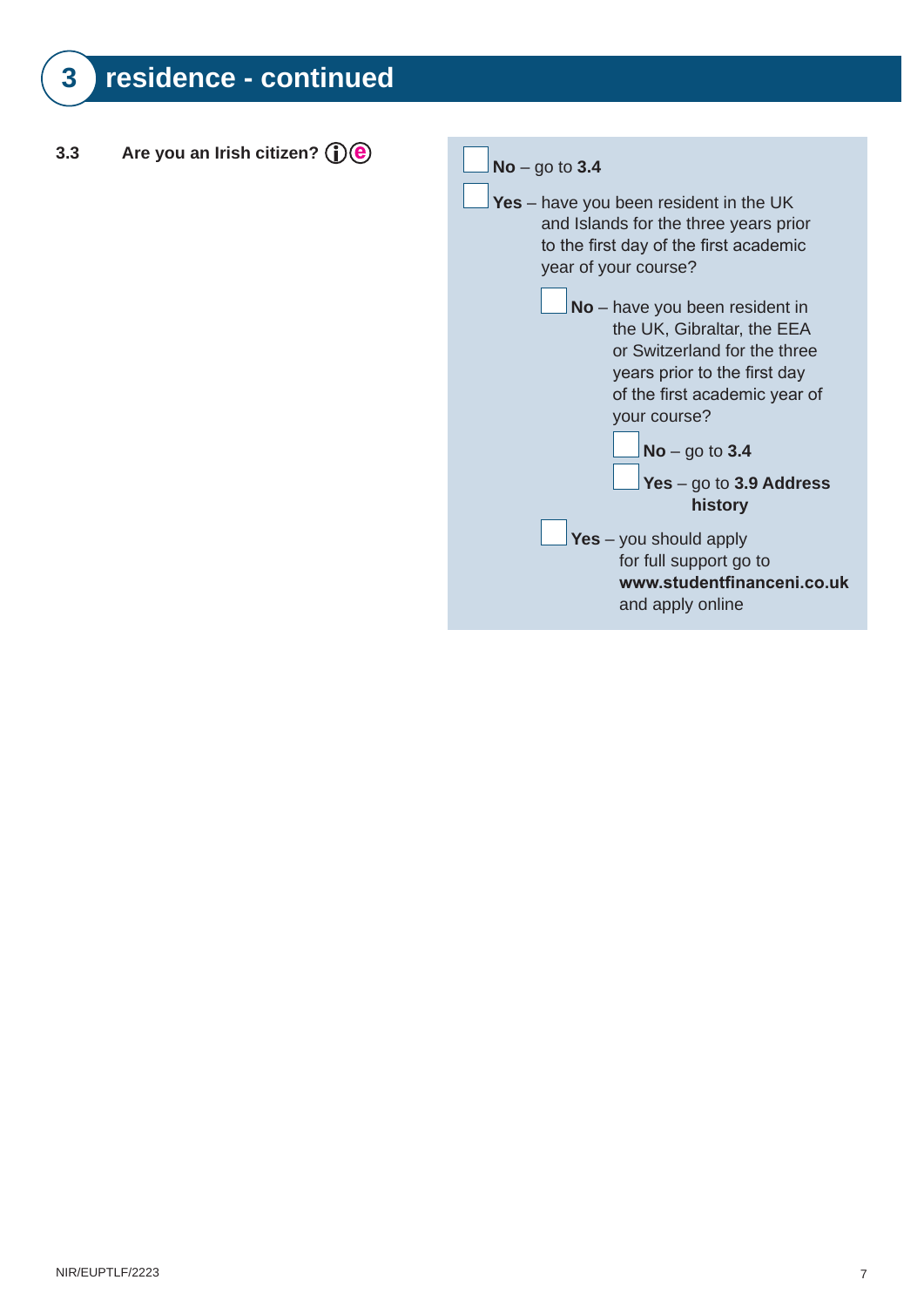#### **3.4 Are you the family member of a UK**  national? *i*) *e*

See notes for clarification on family member categories.

| $No - go to 3.5$                                                                                                                                                                                                                                                                                             |  |  |
|--------------------------------------------------------------------------------------------------------------------------------------------------------------------------------------------------------------------------------------------------------------------------------------------------------------|--|--|
| <b>Yes</b> – were both you and your UK national<br>family member living:<br>in the UK on 31 December 2020, after<br>moving to the UK from the EEA or<br>Switzerland on or after 1 January 2018<br>or                                                                                                         |  |  |
| in the EEA or Switzerland on 31<br>December 2020?                                                                                                                                                                                                                                                            |  |  |
| No - have you been resident in<br>the UK and Islands for the<br>three years prior to the first<br>day of the first academic<br>year of your course?<br>$No$ – go to 3.5<br>Yes $-$ go to 3.9 Address<br>history                                                                                              |  |  |
| Yes - have you both been resident in<br>the UK, Gibraltar, the EEA or<br>Switzerland for the three years<br>prior to the first day of the first<br>academic year of your course?<br>$No - go to 3.5$<br>Yes $-$ you should apply<br>for full support go to<br>www.studentfinanceni.co.uk<br>and apply online |  |  |
|                                                                                                                                                                                                                                                                                                              |  |  |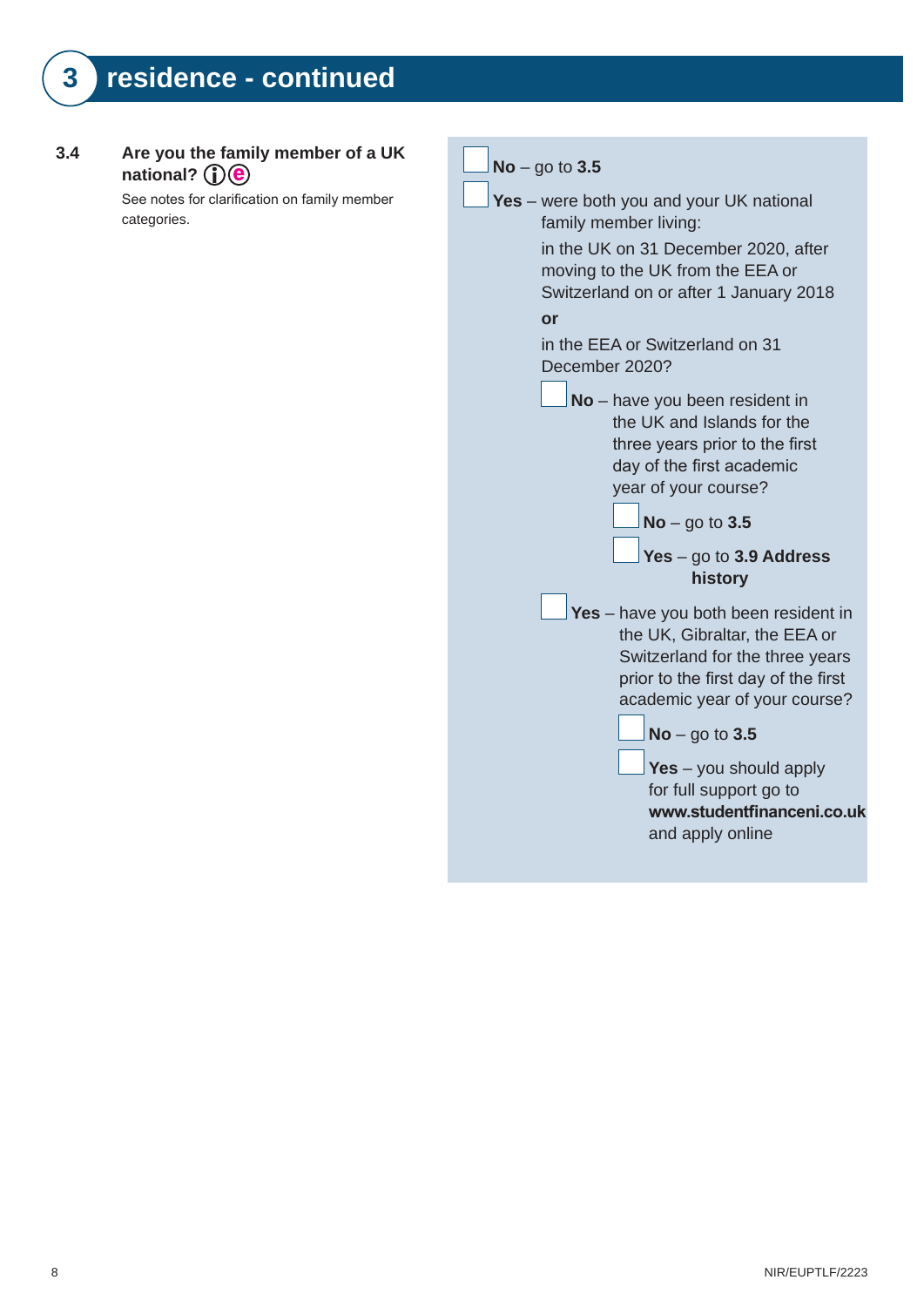**3.5 Are you a non-UK or non-Irish family No** – go to **3.6 member of an Irish citizen and you have been granted pre-settled Yes** – have you been resident in the UK, **status under the EU Settlement**  Gibraltar, the EEA or Switzerland for the Scheme? (**i**) (**e**) three years prior to the first day of the first See notes for clarification on family member academic year of your course? categories. **No** – go to **3.6 Yes** – provide your: Expiry date of pre-settled status Day Month Year Share code Go to **3.9 Address history 3.6 Are you a non-UK or non-Irish family No** – go to **3.7 member of a person of Northern Ireland and you have been granted Yes** – have you been resident in the UK, pre-settled status? (**i**)**(e**) Gibraltar, the EEA or Switzerland for the See notes for clarification on family member three years prior to the first day of the first categories. academic year of your course? **No** – go to **3.7 Yes** – provide your: Expiry date of pre-settled status Day Month Year Share code

Go to **3.9 Address history**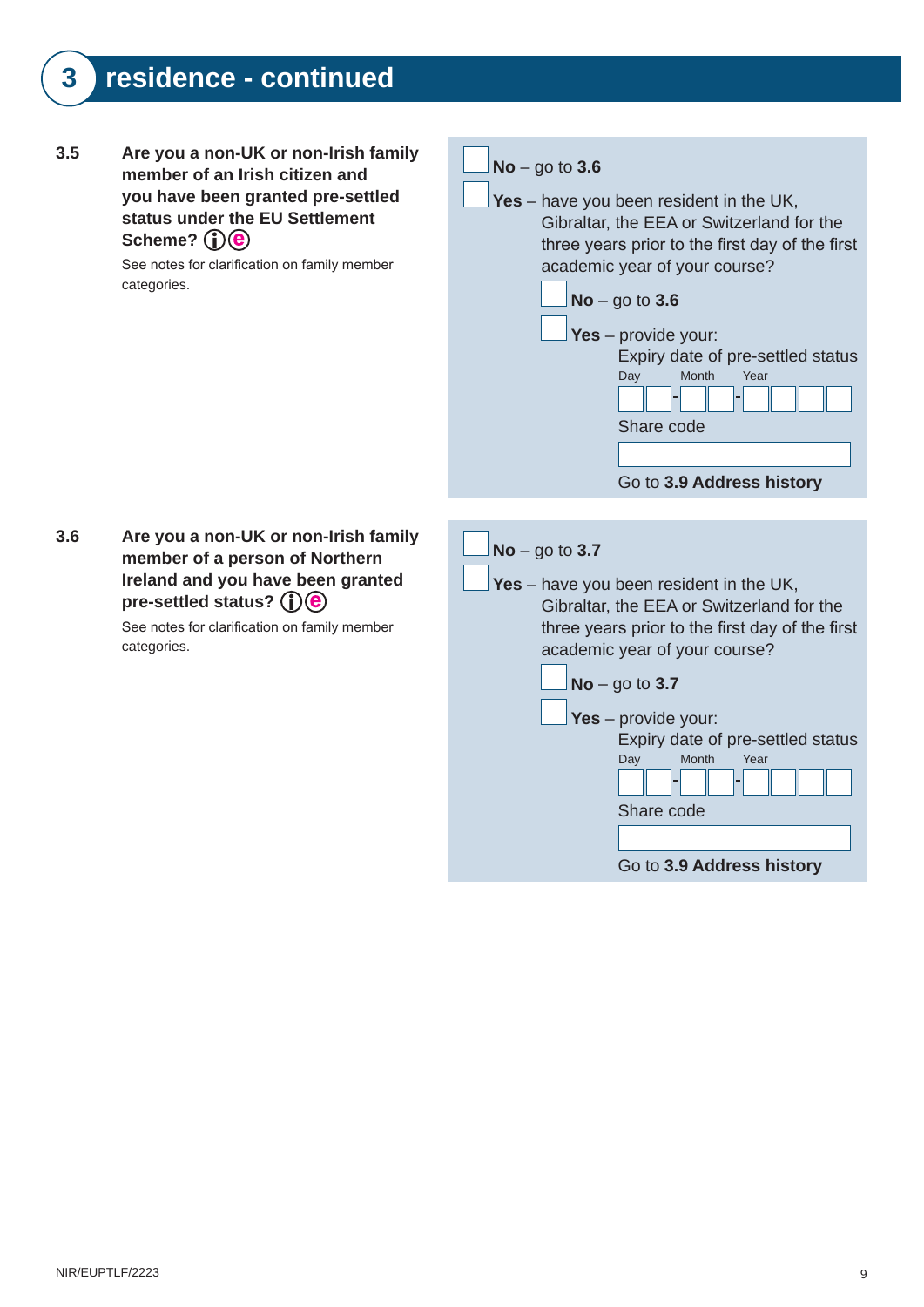#### **3.7 Do you have settled or pre-settled status under the EU Settlement**  Scheme? (i) (e)

**3.7.1 Settled status - have you been** 

**course?**

See notes for clarification on family member categories.

**resident in the UK and Islands for**  the three years prior to the first day of the first academic year of your



Go to **3.9 Address history**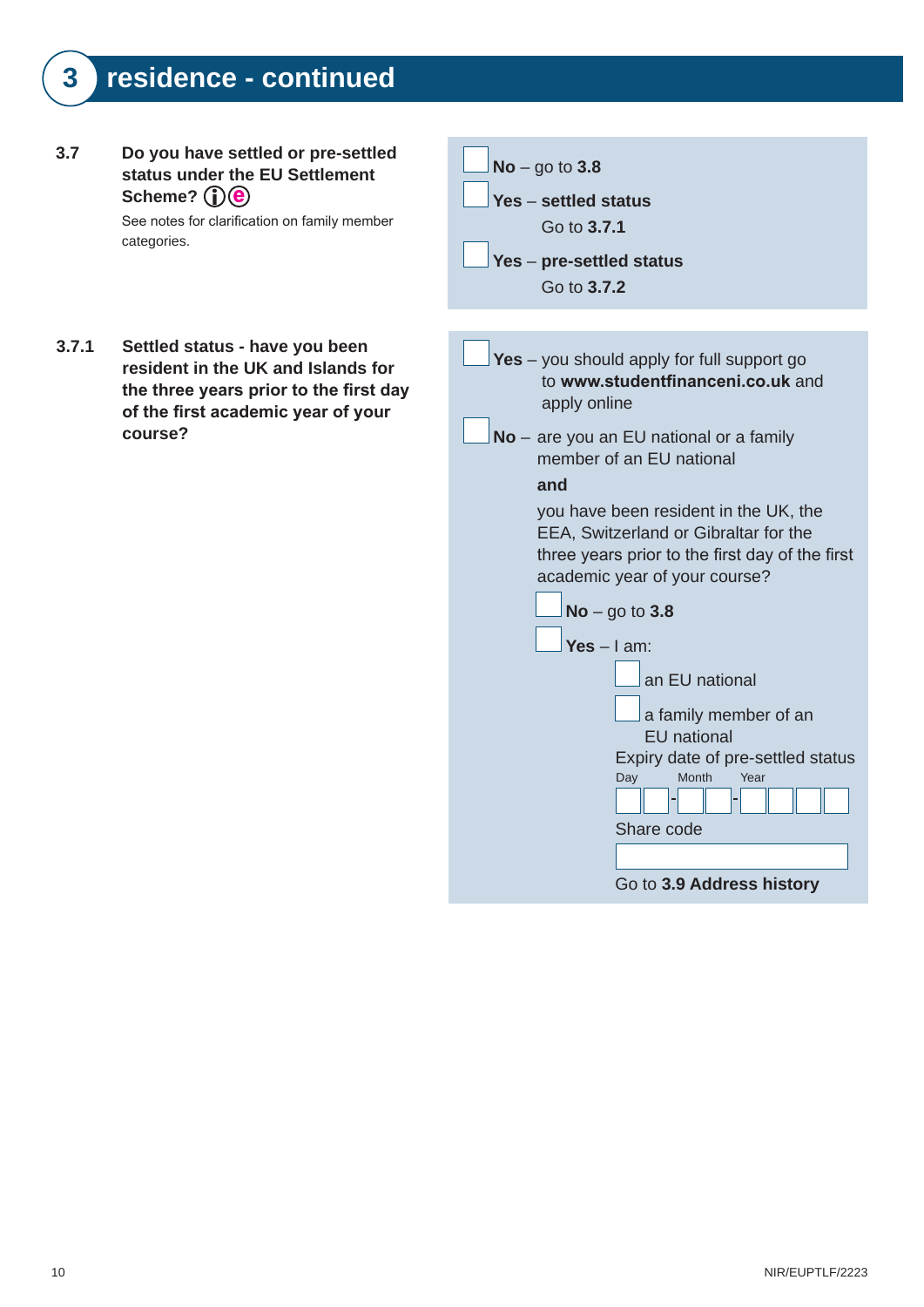**3.7.2 Pre-settled status - are you an EU No** – are you an EU national or a family **national and have been resident**  member of an EU national **in the UK and Islands for the three and years prior to the first day of the** first academic year of your course? you have been resident in the UK, Gibraltar, the EEA or Switzerland for the three years prior to the first day of the first academic year of your course? **No** – go to **3.8 Yes** – I am: an EU national a family member of an EU national Provide your: Expiry date of pre-settled status Day Month Year Share code Go to **3.9 Address history Yes** – you should apply for full support go to **www.studentfinanceni.co.uk** and apply online **3.8 Are you: No** – see note below **• an EU national; or • a family member of an EU national; or Yes** – have you been resident in the UK, **• a UK national; or** Gibraltar, the EEA or Switzerland for the **• a family member of a UK national** three years prior to the first day of the who is a resident in Gibraltar?  $(i)$   $(i)$ first academic year of your course? **No** – see note below



**If you have answered 'No' to all questions above you may not be eligible for Student**  Finance from us. Contact us if you still think you may be eligible.

**Yes** – go to **3.9 Address history**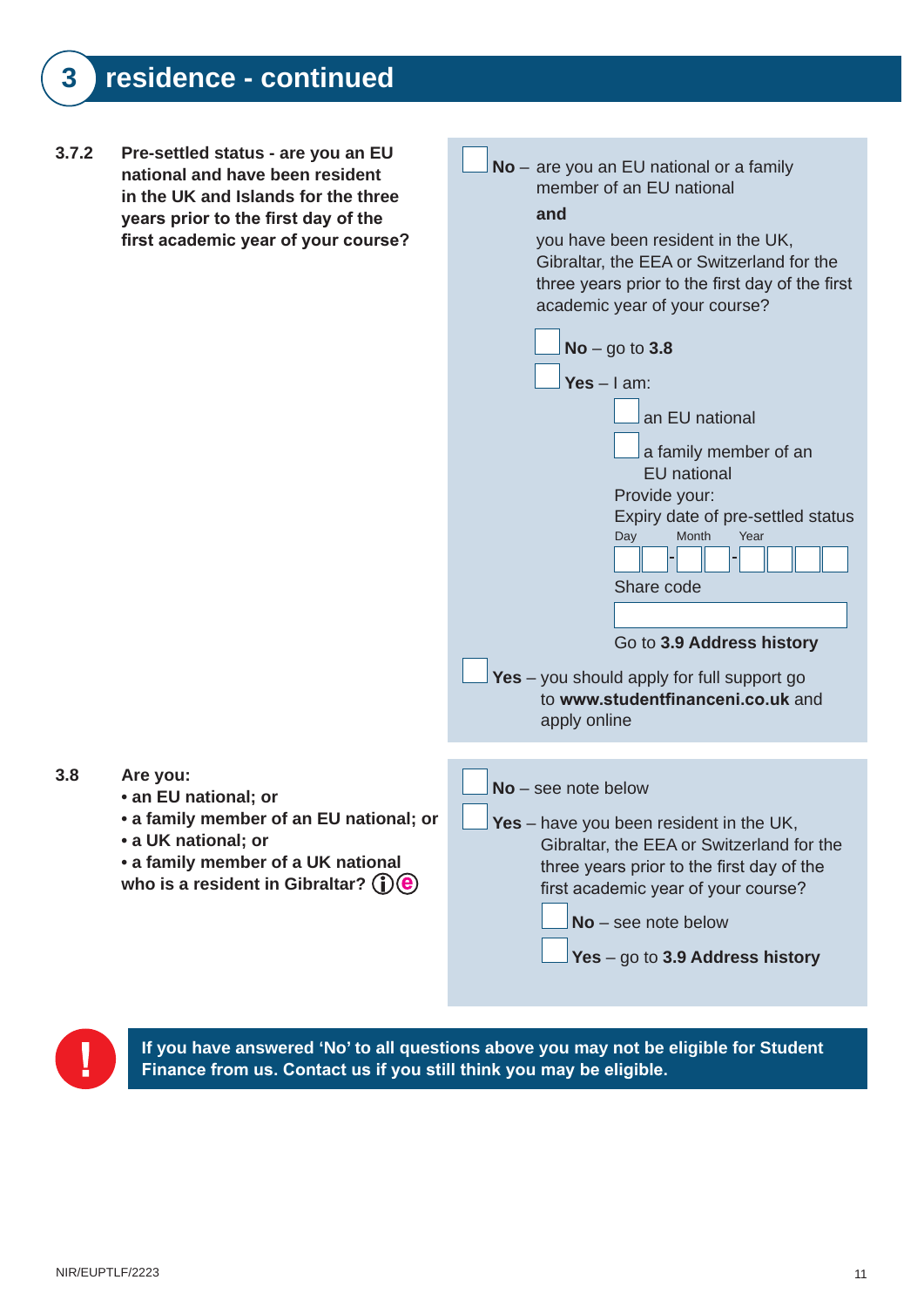#### **3.9 Give details of your residence for the**  three years before the start of the first academic year of your course. There should be no gaps in the dates you give us.

You must provide the full address (including building name and/or number, street name, town, region, postcode and country), exact dates you lived there and why you were there.

Make sure you give full details for the three years prior to the start of the first academic year of your course.

If you leave any gaps your application may be delayed until we get the information we need. For example, If your course begins 26/09/2022 we need your residence details for the period 01/09/2019 – 01/09/2022.

| <b>Full address</b> |       |      |
|---------------------|-------|------|
|                     |       |      |
|                     |       |      |
|                     |       |      |
|                     |       |      |
|                     |       |      |
|                     |       |      |
|                     |       |      |
|                     |       |      |
| From                |       |      |
| Day                 | Month | Year |
|                     |       |      |
| To                  |       |      |
| Day                 | Month | Year |
|                     |       |      |
| Why were you there? |       |      |
|                     |       |      |
|                     |       |      |

| <b>Full address</b>          |
|------------------------------|
|                              |
|                              |
|                              |
|                              |
|                              |
|                              |
|                              |
| From<br>Month<br>Day<br>Year |
|                              |
| To                           |
| Month<br>Year<br>Day         |
| Why were you there?          |
|                              |
|                              |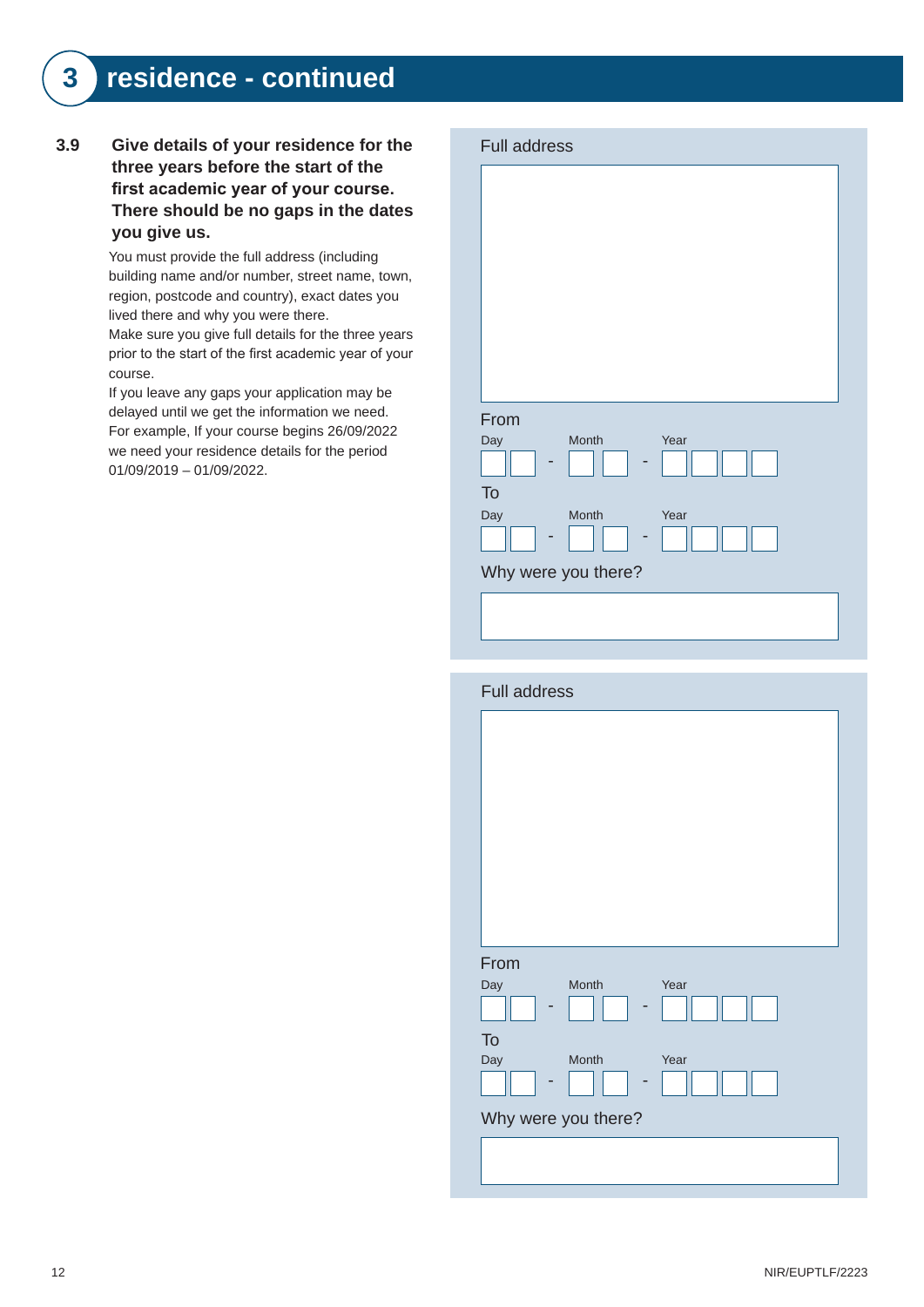| <b>Full address</b>  |
|----------------------|
|                      |
|                      |
|                      |
|                      |
|                      |
|                      |
|                      |
|                      |
| From                 |
| Month<br>Year<br>Day |
|                      |
| To                   |
| Month<br>Day<br>Year |
|                      |
| Why were you there?  |
|                      |
|                      |

| <b>Full address</b> |      |
|---------------------|------|
|                     |      |
|                     |      |
|                     |      |
|                     |      |
|                     |      |
|                     |      |
|                     |      |
| From                |      |
| Month<br>Day        | Year |
| To                  |      |
| <b>Month</b><br>Day | Year |
| Why were you there? |      |
|                     |      |
|                     |      |

If you need further space use the additional notes page at the back of this form.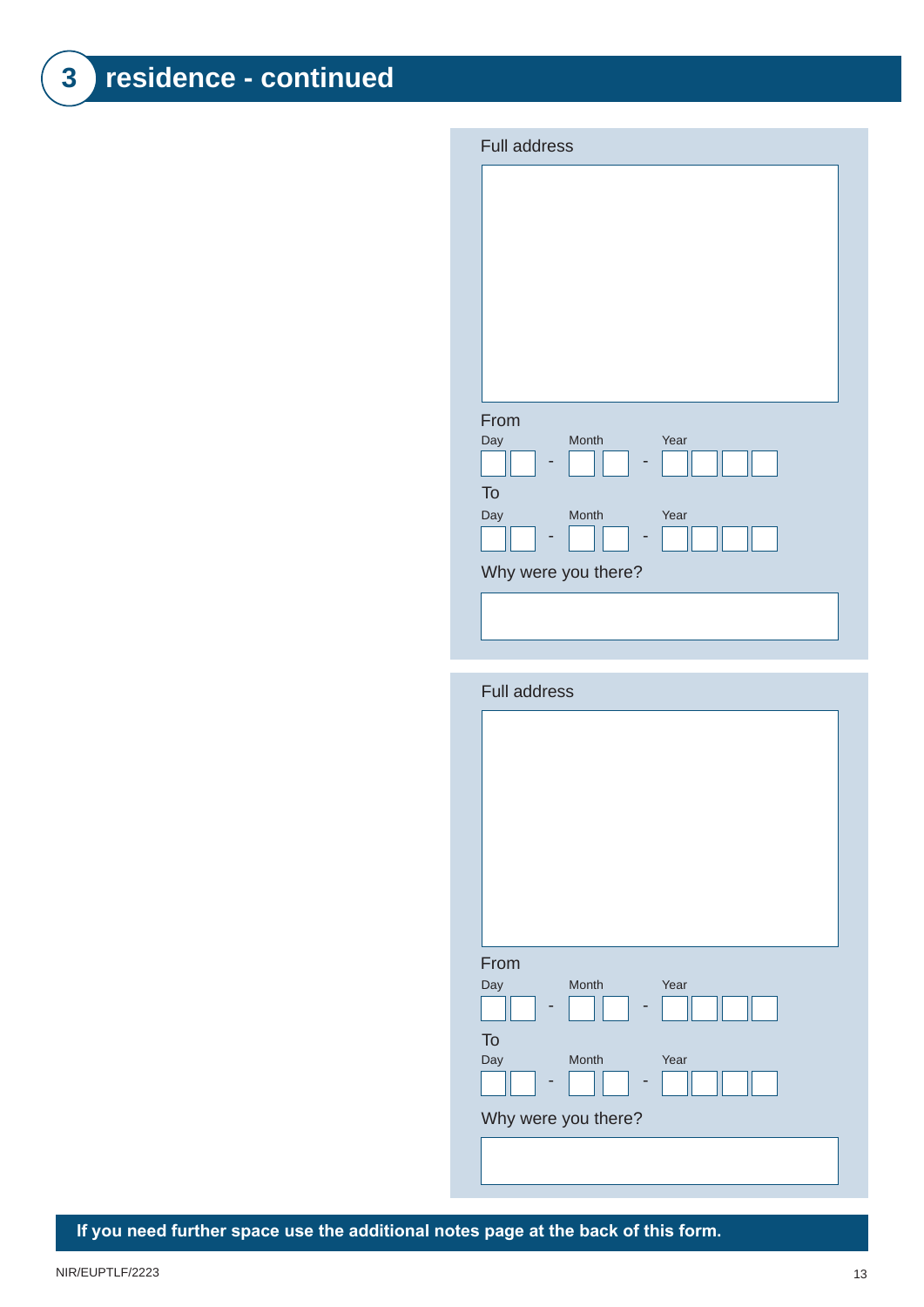### **4 about your university or college and course**

#### **4.1 University or college details**

If your course is at a university that is made up of a number of colleges, give the name of the college first, followed by the name of the university.

| Name           |  |  |
|----------------|--|--|
|                |  |  |
|                |  |  |
| <b>Address</b> |  |  |
|                |  |  |
|                |  |  |
|                |  |  |
|                |  |  |
| Postcode       |  |  |
|                |  |  |
|                |  |  |

**4.1.1 If the course is franchised to another university or college, give the name and address of the other university or college**



You should check the name of your course with your university or college. If the new course details you give us can't be confirmed yet, your student funding may be delayed.

- **4.3 Qualification you expect to gain (for example, BA (Hons) English)**
- **4.4 In this academic year, when will you**  start your studies?



| Month                    | Year |
|--------------------------|------|
| $\overline{\phantom{a}}$ |      |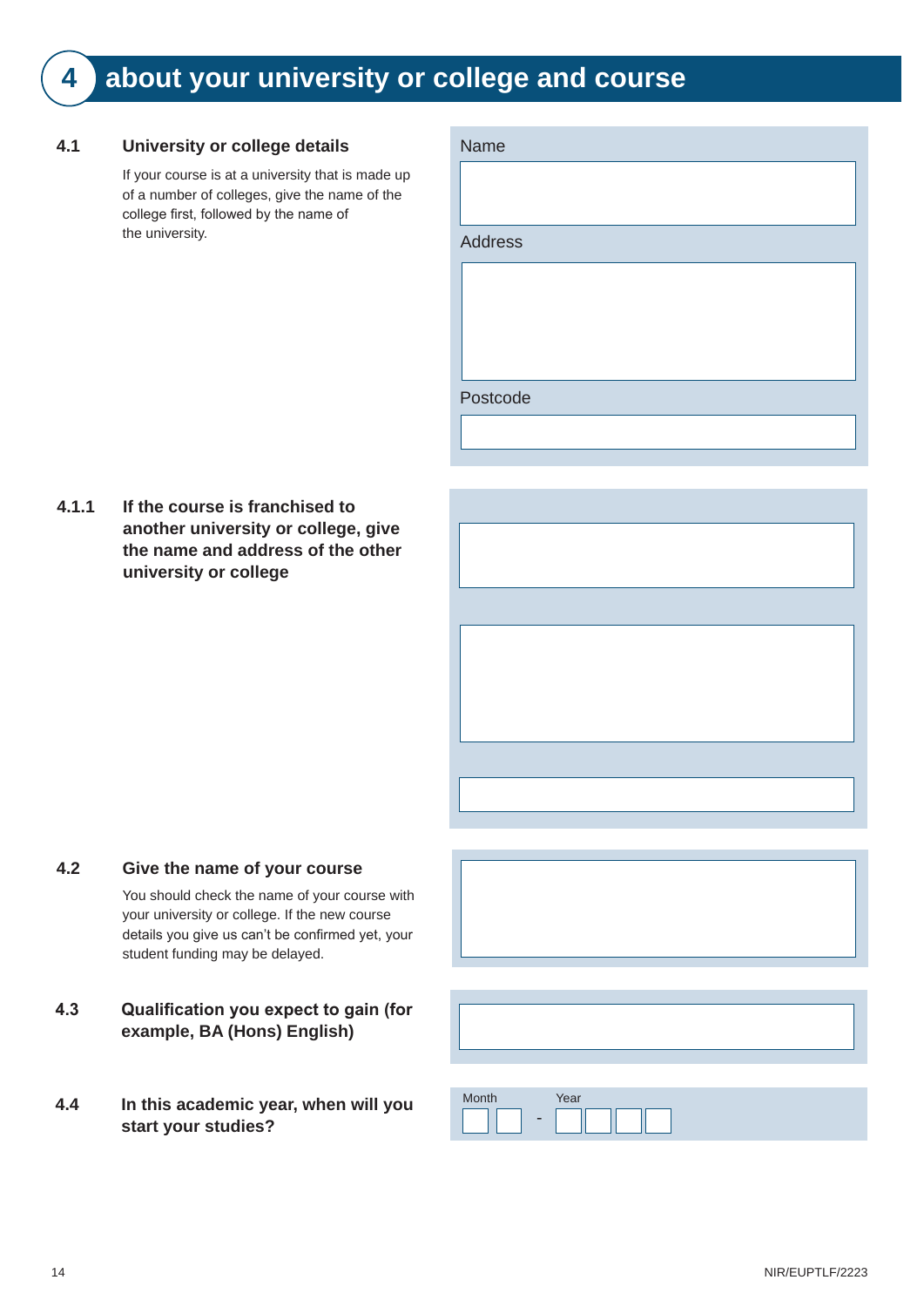### **4 about your university or college and course - continued**

- **4.5** When will you finish the last year of **your course?**
- **4.6** Are you entering your first year of **No and Study?** No
- **4.7 Which year of your studies are you going into?**

Make sure you tell us what year of your studies you are going into, **not** the year of your course.

- **4.8 What date did you start your studies?**
- **4.9 Full tuition fee amount your university or college is charging you this academic year?**

If you are not sure how much you are being charged for tuition fees, ask your university or college to confirm this.

| Month                    | Year |
|--------------------------|------|
| $\overline{\phantom{a}}$ |      |
|                          |      |
| <b>Barro</b>             |      |

**Yes** - go to 4.9

| Month | Year |
|-------|------|
| -     |      |
|       |      |
|       |      |
| £     |      |
|       |      |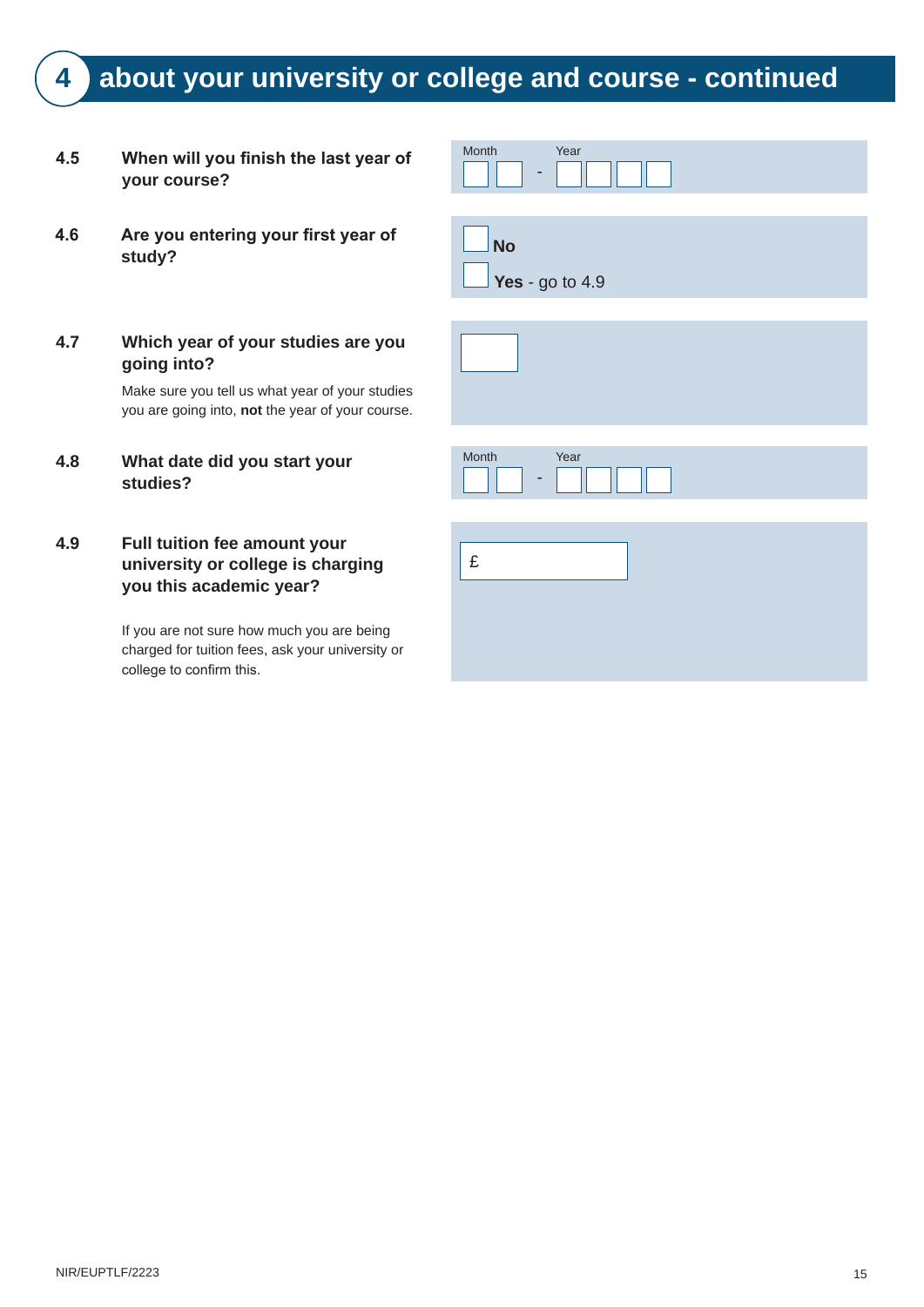**Before you continue...**

#### **What you need to know**

The part-time student finance you can apply for depends on what your course intensity **will be in academic year 2022/23:**

- **• For Tuition Fee Loan, you need to have a course intensity of at least 25% in the academic year**
- **• For Tuition Fee Grant, you need to have an overall average course intensity of at least 50%.**

#### **What you need to do**

**The information below tells you which sections of the form you need to complete.**

| If you want to apply for a<br><b>Tuition Fee Loan only</b> | Complete sections 6 & 9         |
|------------------------------------------------------------|---------------------------------|
| If you want to apply for a                                 |                                 |
| <b>Tuition Fee Grant only</b>                              | <b>Complete sections 7 to 9</b> |
| If you want to apply for a                                 |                                 |
| <b>Tuition Fee Loan and Tuition</b>                        |                                 |
| <b>Fee Grant</b>                                           | <b>Complete sections 6 to 9</b> |
|                                                            |                                 |

**If you're applying for a Tuition Fee Grant, your university or college should**  complete section 5 to confirm your course details. If they don't complete **section 5 your application for grants will be delayed.**

**If you're applying for a Tuition Fee Loan only, your university or college don't need to complete section 5.**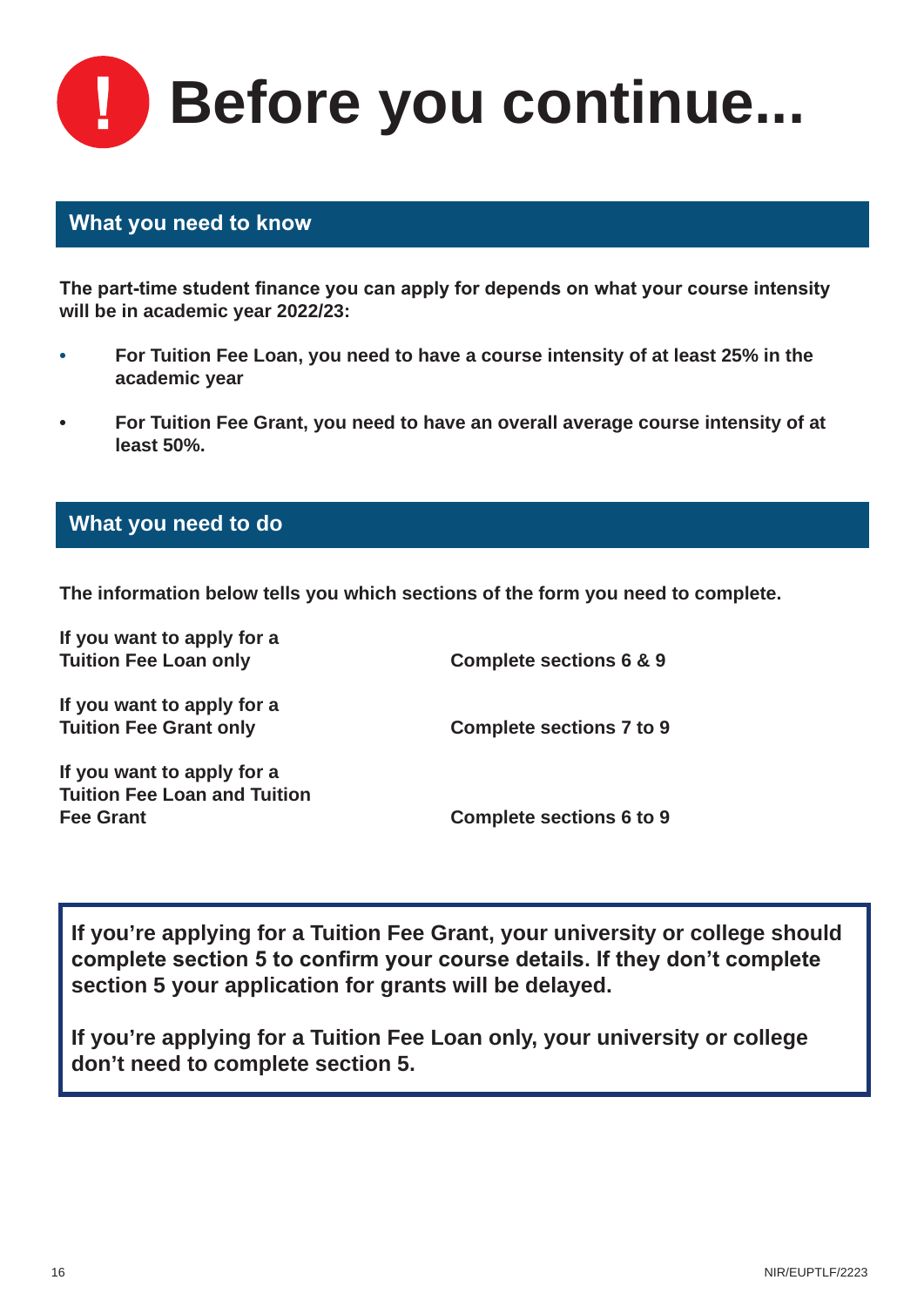### **5 your university or college**

#### **University or college section**

Designated university or college staff should check the student's answers to section 4 before completing, signing and stamping this section. To find out how we'll use the information you provide go to **www.studentfinanceni.co.uk/privacynotice** to read our Privacy Notice before completing this form.

Course fee to be charged to the student for the 2022/23 academic year.

SLC or UCAS code for the university or college.

If the student is studying at a franchised institution, please indicate which institution the fee should be paid to:

I confirm to the best of my knowledge and belief that:

- the student named in section 1 is undertaking the course named in section 4.
- the student intends to complete the following number of credits, credit points, modules or any other unit of measure by studying on a part-time (PT) basis in academic year 2022/23.
- the following number of credits, credit points, modules or any other unit of measure would comprise the equivalent **full-time (FT) course** within one academic year.

| Number of        | Unit of measure                              |
|------------------|----------------------------------------------|
| <b>PT</b> units  | (select applicable)                          |
|                  |                                              |
| <b>Number of</b> | <b>Unit of measure</b>                       |
| <b>FT units</b>  | (select applicable)                          |
|                  | □ credits ■ modules ■ other<br>credit points |

University or college in section 4 question **4.1**

**Number of** 

£

University or college in section 4 question **4.1.1**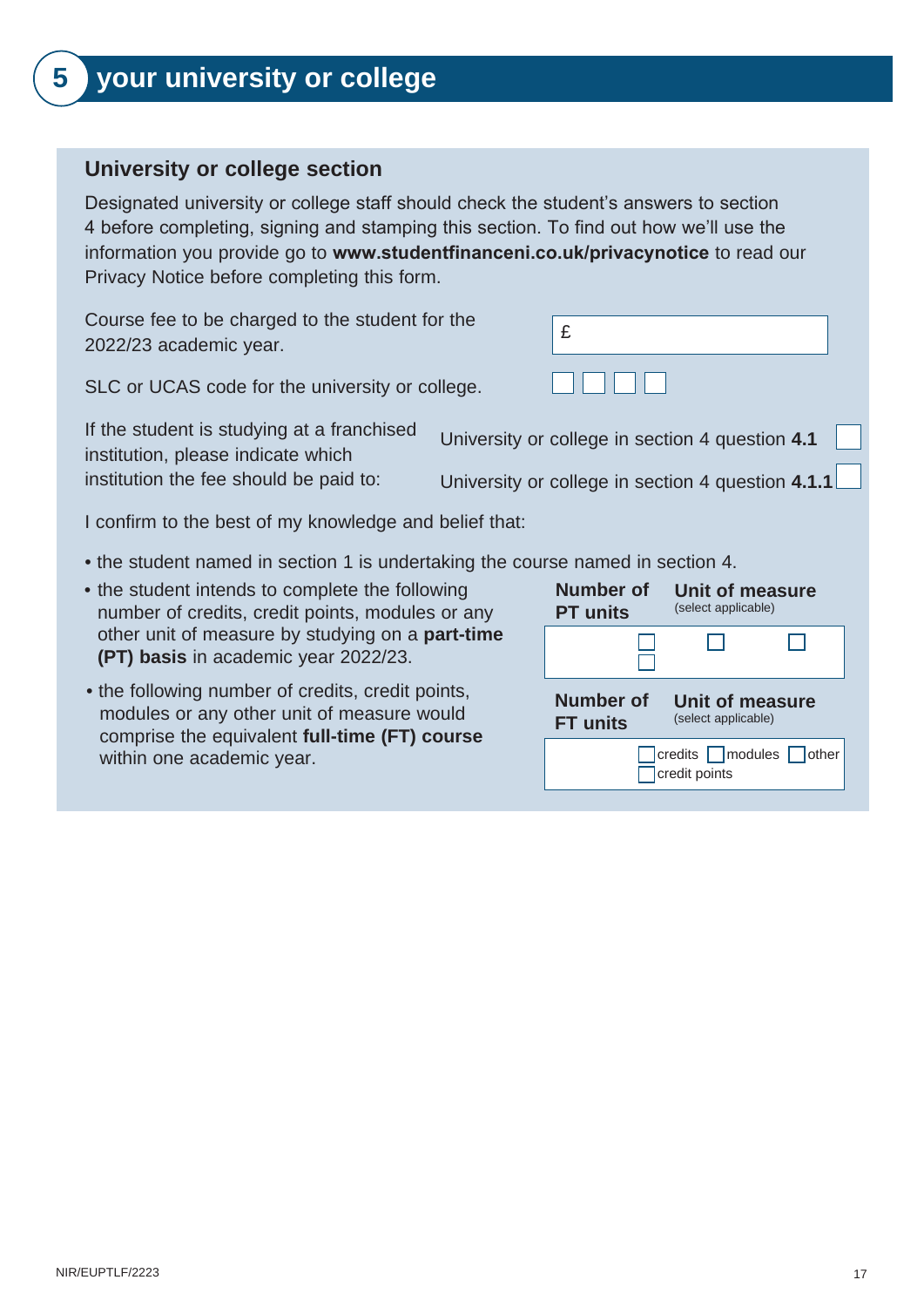### **5 your university or college - continued**

**Intensity of study is calculated by taking the number of part-time units (given on previous page) that the student intends to study in academic year 2022/23 and dividing it by the number of units (given on previous page) that the student would complete in one academic year if the course were studied on a full-time basis. The result is then expressed as a percentage.** 

• the **intensity of study** for this course is **All and Separate in the intensity** 

**PT units FT units X 100 =**

- $\bullet$  the student's course is designated as eligible for financial support under Regulation 124  $\,$ of the Education (Student Support) (No.2) Regulations (Northern Ireland) 2009 (as amended).
- the equivalent full-time course would last  $\boxed{\phantom{a}}$  years.
- it is possible for the student to complete the course in no more than twice the length of time required to complete the equivalent full-time course.

| Your full name        |                             |
|-----------------------|-----------------------------|
| (in BLOCK CAPITALS)   |                             |
|                       |                             |
| Your position         |                             |
| Your phone number     |                             |
| (including area code) |                             |
|                       |                             |
| Your email address    | Day<br>Month<br>Year        |
| Your signature        | Date                        |
|                       |                             |
|                       |                             |
|                       |                             |
|                       |                             |
|                       |                             |
|                       |                             |
|                       |                             |
|                       | University or college stamp |
|                       |                             |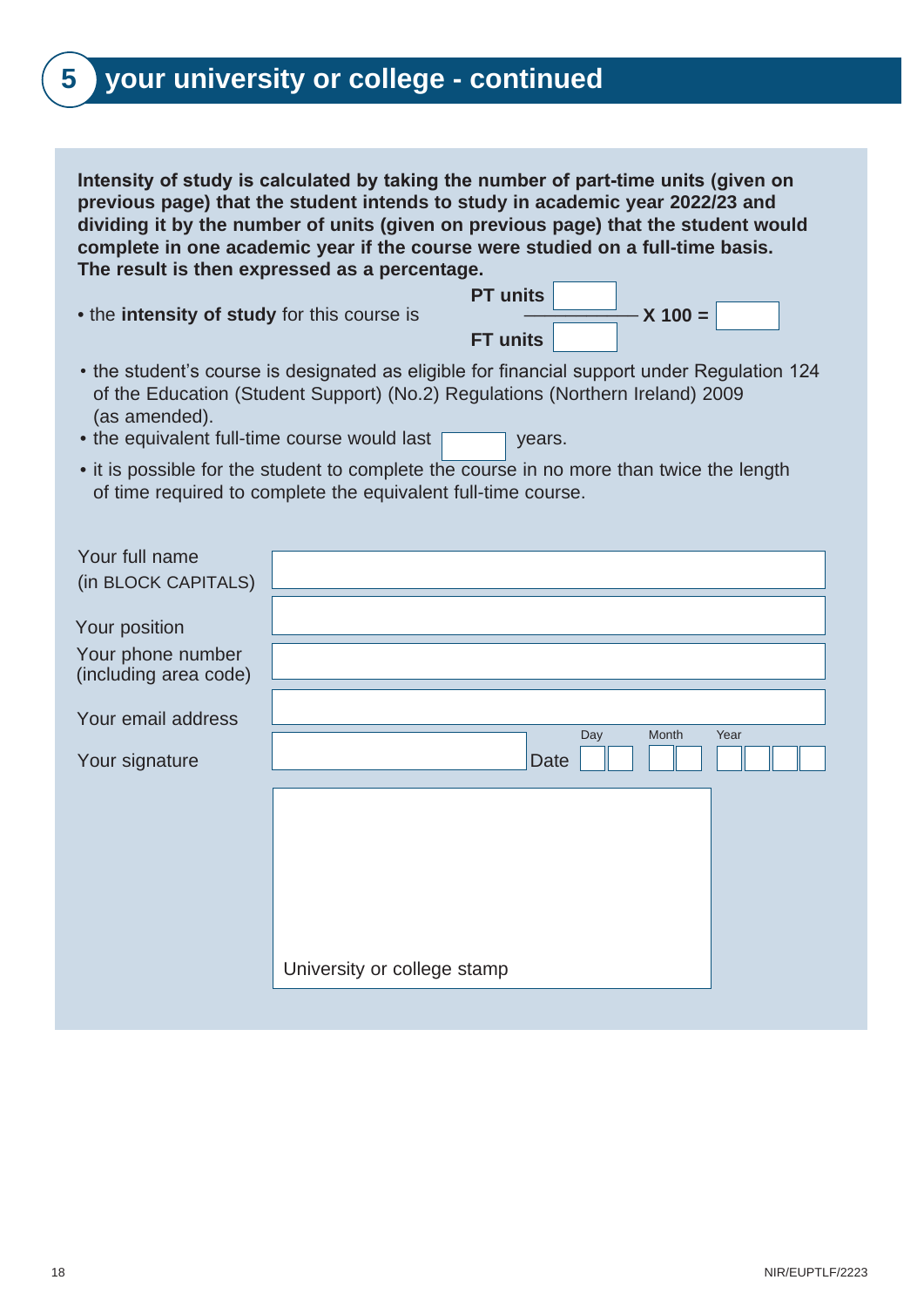### **6 your loan request**

#### **6.1 Tell us the amount of Tuition Fee Loan you want to borrow**

Tuition Fee Loans help to cover the costs of tuition fees charged by a university or college. Any Tuition Fee Loan you borrow will be paid directly to your university or college.

#### **6.2 Contact details**

Give the names and addresses of two contacts. The people you name should live at different addresses and will only be contacted if, for example, you move address and do not inform us. You must inform these people that you have named them as contacts.

If you want the maximum Tuition Fee Loan available to you, tick the box

If you want less than the maximum available to you tell us how much you want to borrow



£

**Contact 1**

Relationship to you

Full address

Postcode

Home phone number

**Contact 2**

Forename(s)

Surname

Relationship to you

Full address

Postcode

Home phone number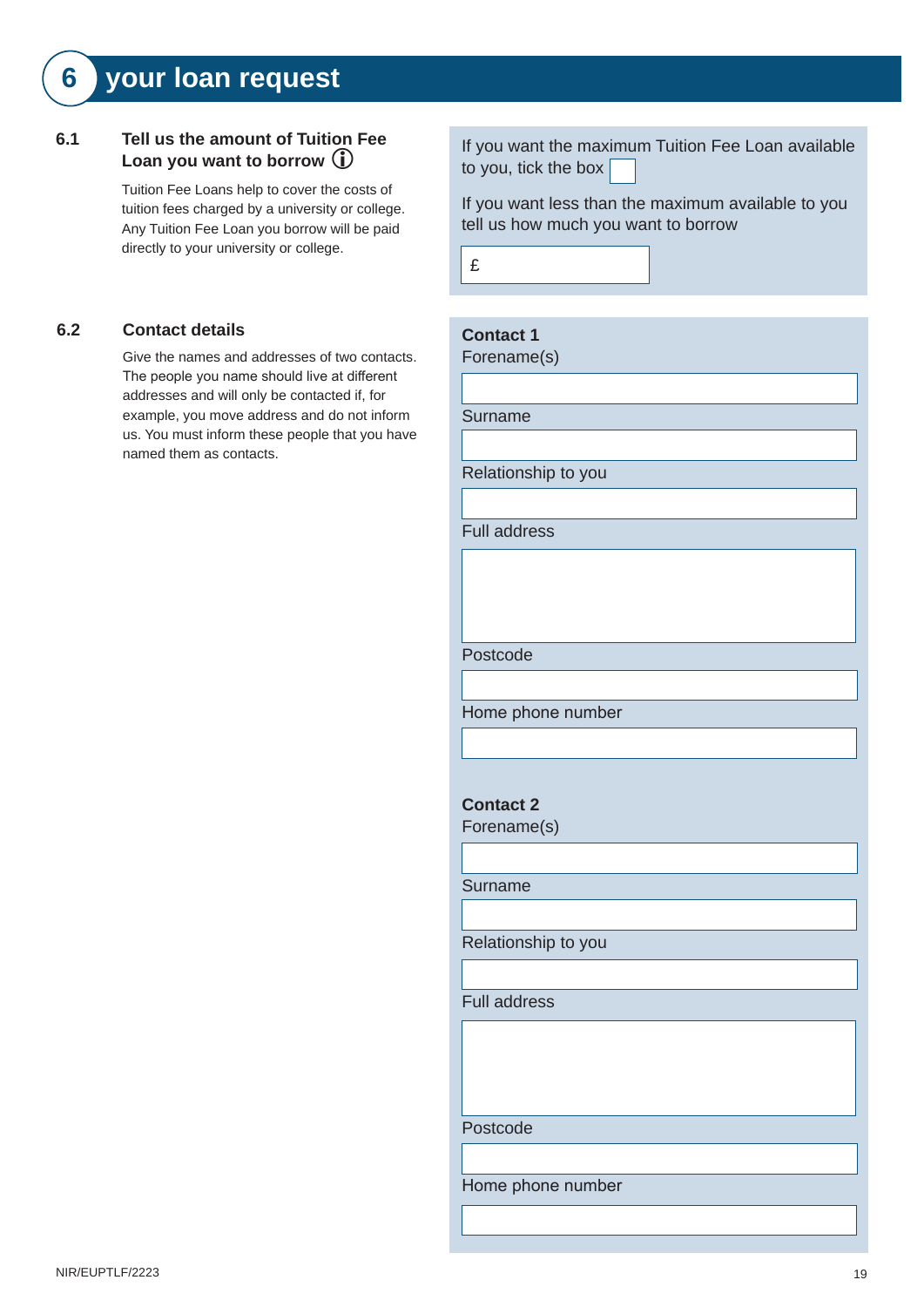#### **7.1 Marital status**

Tick one box that best describes your current marital status.

| Single - go to section 8                                       |
|----------------------------------------------------------------|
| Living with a partner $(i)$                                    |
| Married/civil partnership                                      |
| Give the date of marriage/civil partnership                    |
| Year<br>Month<br>Day                                           |
| Separated $\left(\mathbf{e}\right)$                            |
| Divorced/dissolved civil partnership (e)                       |
| Widowed/surviving civil partner $\left(\mathbf{\Theta}\right)$ |

#### **7.2 Your husband, wife, civil partner or partner's details**

We need your husband, wife, civil partner or partner's details to work out if you can get student finance. You must tell them that you've given us their details.

| Relationship to you                              |
|--------------------------------------------------|
| <b>Husband</b><br>Wife                           |
| Civil partner<br>Partner                         |
|                                                  |
| <b>Title</b>                                     |
| $\Box$ Miss<br><b>Mrs</b><br>Mr<br><b>Ms</b>     |
| Forename(s)                                      |
|                                                  |
| Surname                                          |
|                                                  |
| Date of birth<br><b>Month</b><br>Year<br>Day     |
| Place of birth (the name of the town or village) |
|                                                  |
| Home address                                     |
|                                                  |
| Postcode                                         |
|                                                  |
| Home phone number (including area code)          |
|                                                  |
|                                                  |

**7.3 Your husband, wife, civil partner or partner's Customer Reference Number, if they have one.**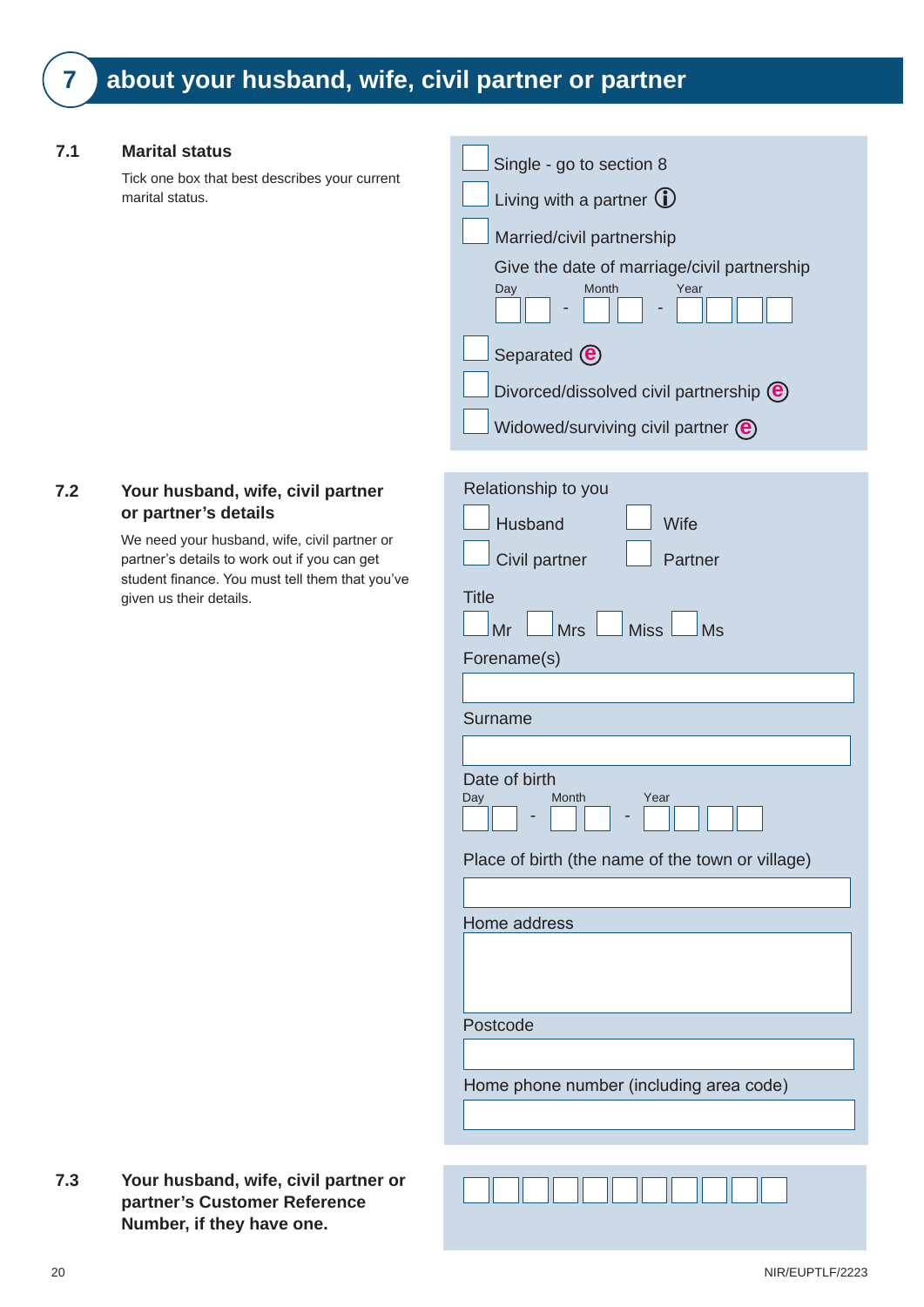**8.1 Are you or your husband, wife, civil partner or partner getting one or**  more of the state benefits listed? **1** 

> If you or your husband, wife, civil partner or partner are receiving any of the benefits listed, you must provide photocopied evidence to show who's getting the benefit.

|          | Yes – Tick the appropriate box(es) and send<br>evidence dated within 4 weeks of<br>submitting this application $\left(\mathbf{e}\right)$ |
|----------|------------------------------------------------------------------------------------------------------------------------------------------|
|          | Income Support/Universal Credit                                                                                                          |
|          | Housing Benefit (Rates Rebate)                                                                                                           |
|          | <b>Housing Benefit</b>                                                                                                                   |
|          | Income-based Jobseeker's Allowance (JSA)                                                                                                 |
|          | Income-related Employment and Support<br>Allowance (ESA)                                                                                 |
| to $8.8$ | If you receive any of the benefits listed, we<br>don't need any other financial details – go                                             |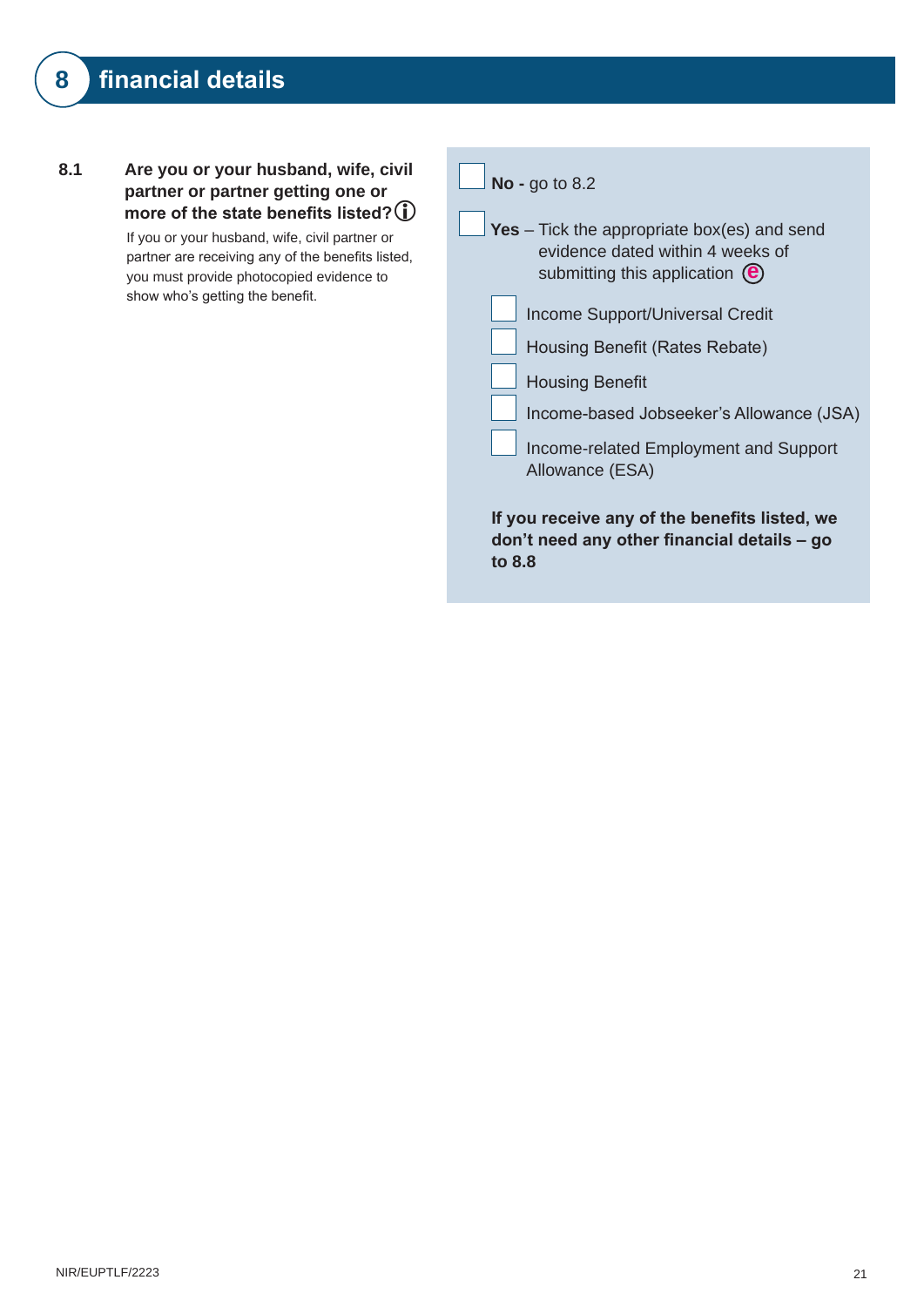Use this page to enter the amount of income received from **6 April 2021 to 5 April 2022.** If you have no income for any of the income types listed, enter £0 or 'N/A'. **We can't process your application if any boxes are blank.**

**Where you tell us an amount, you must send us photocopied evidence to support it.**

**Amount received before tax (Gross income) from 6 April 2021 to 5 April 2022**

 $\mathbf{E}$   $\parallel$   $\parallel$   $\mathbf{E}$  $\mathbf{E}$   $\mathbf{E}$  $\mathbf{E}$   $\parallel$   $\parallel$   $\mathbf{E}$ **Student Husband, wife, civil partner or partner**

| <b>Type</b>   | <b>Type</b>   |
|---------------|---------------|
|               |               |
| <b>Amount</b> | <b>Amount</b> |
|               |               |



- **e or wages 8.2 Gross income from salary**  Before deductions
- **e 8.3 Income from self-employment**
- **e interest 8.4 Bank and building society gross** Before tax
- **e 8.5 Other investment income**  Before tax
- **e rent 8.6 Income from property, lettings or**
- **e Rent a Room scheme? 8.6.1 How much of this is through the**
- **e 8.7 Any other type of income**

| <b>Type</b>   | <b>Type</b>   |
|---------------|---------------|
| <b>Amount</b> | <b>Amount</b> |
| £             | £             |
| <b>Type</b>   | <b>Type</b>   |
|               |               |
| <b>Amount</b> | <b>Amount</b> |
| £             | £             |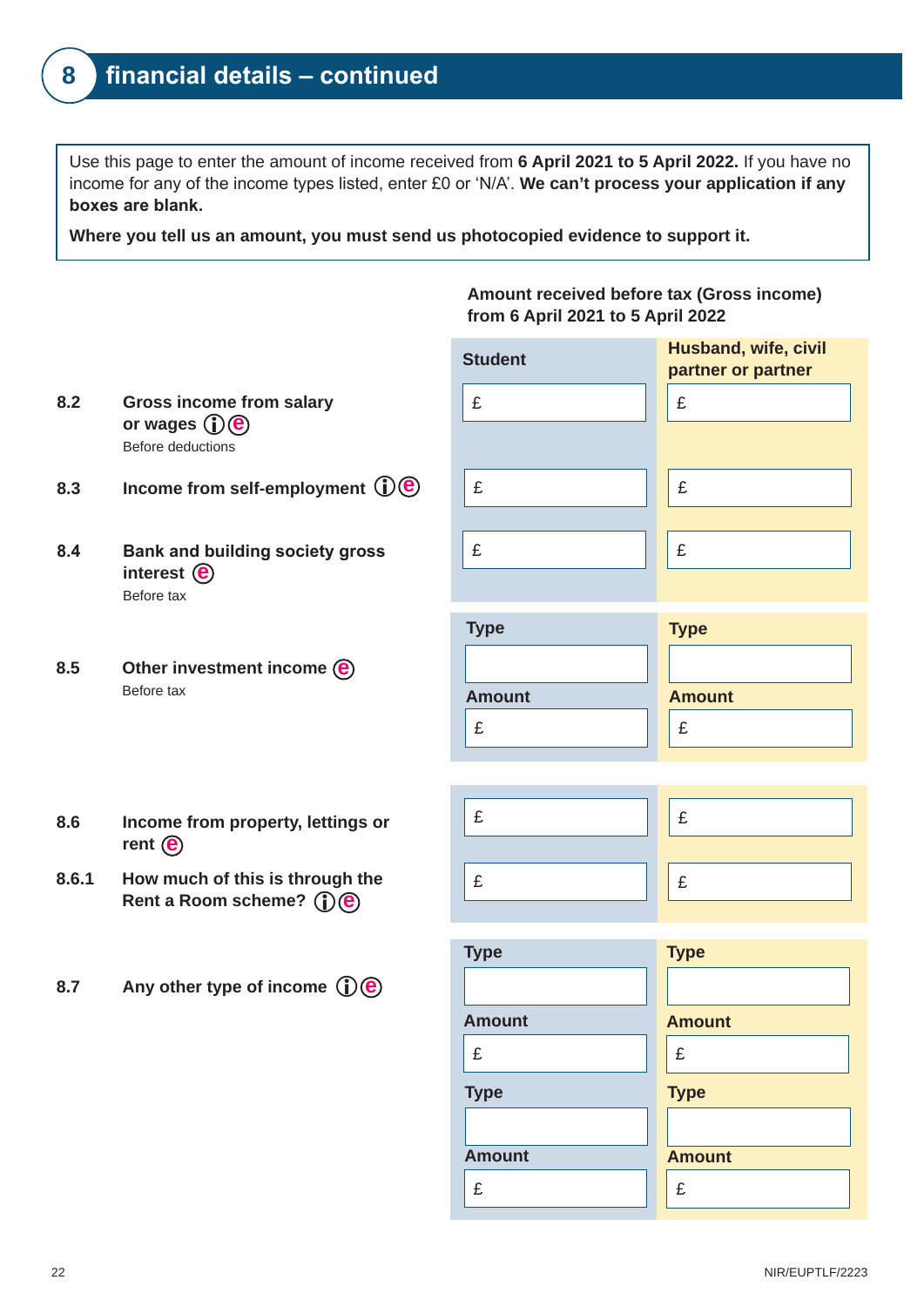### **8 financial details – continued**

#### 8.8 **Give details of any children who will be wholly or mainly financially dependent on you during academic year 2022/23.**

Your child's income includes their income from all sources after Income Tax and National Insurance contributions for tax year **2021-22**.

| Child's full name | Date of birth<br>DD MM YYYY | Relationship<br>to you | Who will they<br>live with? | Income<br>tax year 2020-21 |
|-------------------|-----------------------------|------------------------|-----------------------------|----------------------------|
|                   |                             |                        |                             |                            |
|                   |                             |                        |                             |                            |
|                   |                             |                        |                             |                            |
|                   |                             |                        |                             |                            |
|                   |                             |                        |                             |                            |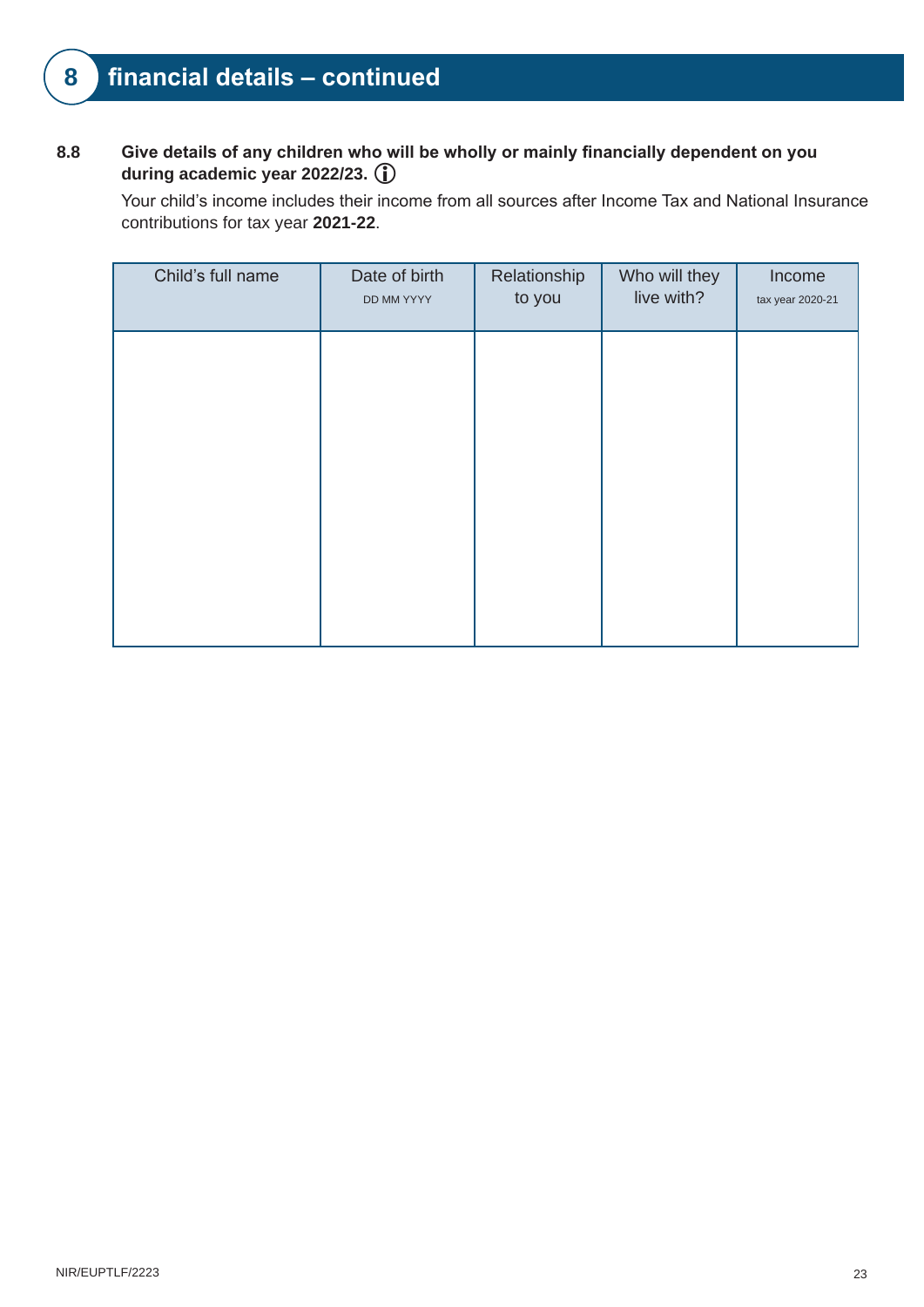### **9 Terms and Conditions**

These terms and conditions ("terms") and applicable legislation apply to all of the student finance available to students for the academic year 2022/23.

#### **Loan Contract**

- 1. I confirm I have read and understood these terms and A Guide to Terms and Conditions available at **[www.studentfinanceni.co.uk/terms-and-conditions](http://www.studentfinanceni.co.uk/terms-and-conditions)**
- 2. I confirm that to the best of my knowledge and belief, the information I have provided is true and complete. If it is not, I understand that I may not receive student finance, any support I have had may be withdrawn and I could be prosecuted.
- 3. I understand that student finance is provided to me by the Department for the Economy (the "Lender") which includes any persons acting on its behalf and any replacement(s) under Article 4(3) of the Education (Student Support) (Northern Ireland) Order 1998 as amended or replaced from time to time (the "Order").
- 4. I understand these terms, the Order and the regulations made under Article 3 of the Order will apply to any student finance provided to me by the Lender.
- 5. I understand that "student finance" in these terms means financial support by way of grant(s) and/or loan(s) made by the Lender under the regulations.
- 6. I understand that the Student Loans Company Limited ("SLC") and the Education Authority ("EA") carry out certain functions on behalf of the Lender.

#### **My Obligations**

- 7. I understand that if I have:
	- i. reached the age of 18 years; and
	- ii. have entered into agreement(s) for a loan under the Order before I reached the age of 18 years,

I am agreeing to "ratify" any and all such student loans by signing these terms. This means that I confirm I entered into agreement(s) with the Lender and agree to the terms of any such previous agreement(s). If I have reached the age of 18 and refuse to "ratify" any previous agreement(s), I understand that I will not be eligible to get any further student finance under the regulations.

- 8. I agree to give SLC and EA any information they need in support of this application for student finance and to seek repayment.
- 9. I agree to tell SLC and EA immediately if my circumstances change in any way that might affect my entitlement to student finance. I understand that if I do not do this I may not get any further payments and I may have to repay the student finance I have already received. I agree that from the date I submit my student finance application until my loan(s), together with all and any interest, penalties and charges which apply, is fully repaid I must tell SLC and EA about any changes in my personal details (including my National Insurance number) and contact details I have provided.
- 10. I agree that if I get an overpayment of student finance, I need to repay this in full and that any overpayment may be taken from any future entitlement to student finance.
- 11. I agree that I will repay the Lender any loan(s), together with all and any interest, penalties and charges which apply. I understand that this repayment will be due by me to the Lender as a debt. If I breach any of the terms of my loan, I agree to pay any charges and penalties which apply under the Order and the regulations. I understand that I will repay my loan(s) through the United Kingdom ("UK") tax system and/or I may repay SLC directly. If I live abroad, I will repay my loan(s) to SLC directly.
- 12. I agree that any loan(s) made to me in accordance with the regulations once my application is accepted by the Lender is a/are contract(s) between me and the Lender. I understand that I am liable for my loan(s) and will be charged interest from the first payment of the loan advance by the Lender.
- 13. I agree to tell SLC if I leave the UK to live outside the UK or if for any other reason I am outside the UK tax system for more than three months.

#### **Legal Action and Applicable Law**

14. In the event of any legal action, I agree that the laws of Northern Ireland will apply and that the courts of that part of the UK will hear any legal action. If my address is outside the UK the laws of the part of the UK where my education provider is situated will apply and the courts of that part of the UK will hear any legal action. I agree that the Lender has the right to take legal action against me in any other court with jurisdiction.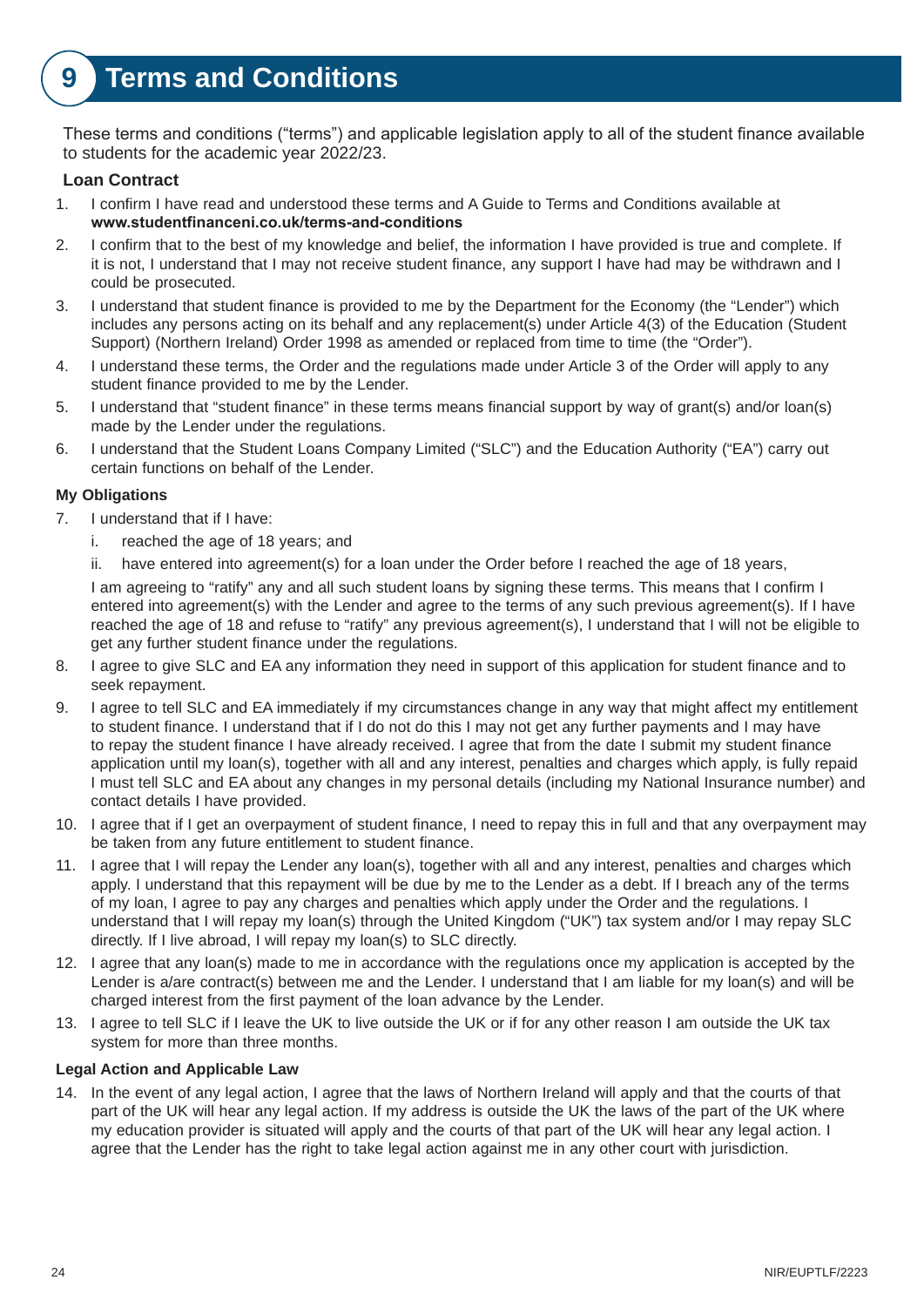### **9 Terms and Conditions - continued**

#### **Sharing Information**

- 15. If I am in breach of these terms and/or the regulations I agree that the Lender may share information held about me and my account with third parties, including the government or a government agency of another country, who may help to locate me and/or help take action to recover any payments I owe.
- 16. I confirm where I have provided any personal information about any other person in my student finance application, I have done so with their consent.
- 17. I understand that SLC will process my personal data in line with the Privacy Notice available at **www.studentfinanceni.co.uk/privacy-notice** which may be updated from time to time.

| Your full name (in BLOCK CAPITALS) |                                                      |
|------------------------------------|------------------------------------------------------|
|                                    |                                                      |
| Your signature                     | Today's date                                         |
|                                    | Month<br>Year<br>Day                                 |
|                                    | $\overline{\phantom{0}}$<br>$\overline{\phantom{a}}$ |
|                                    |                                                      |

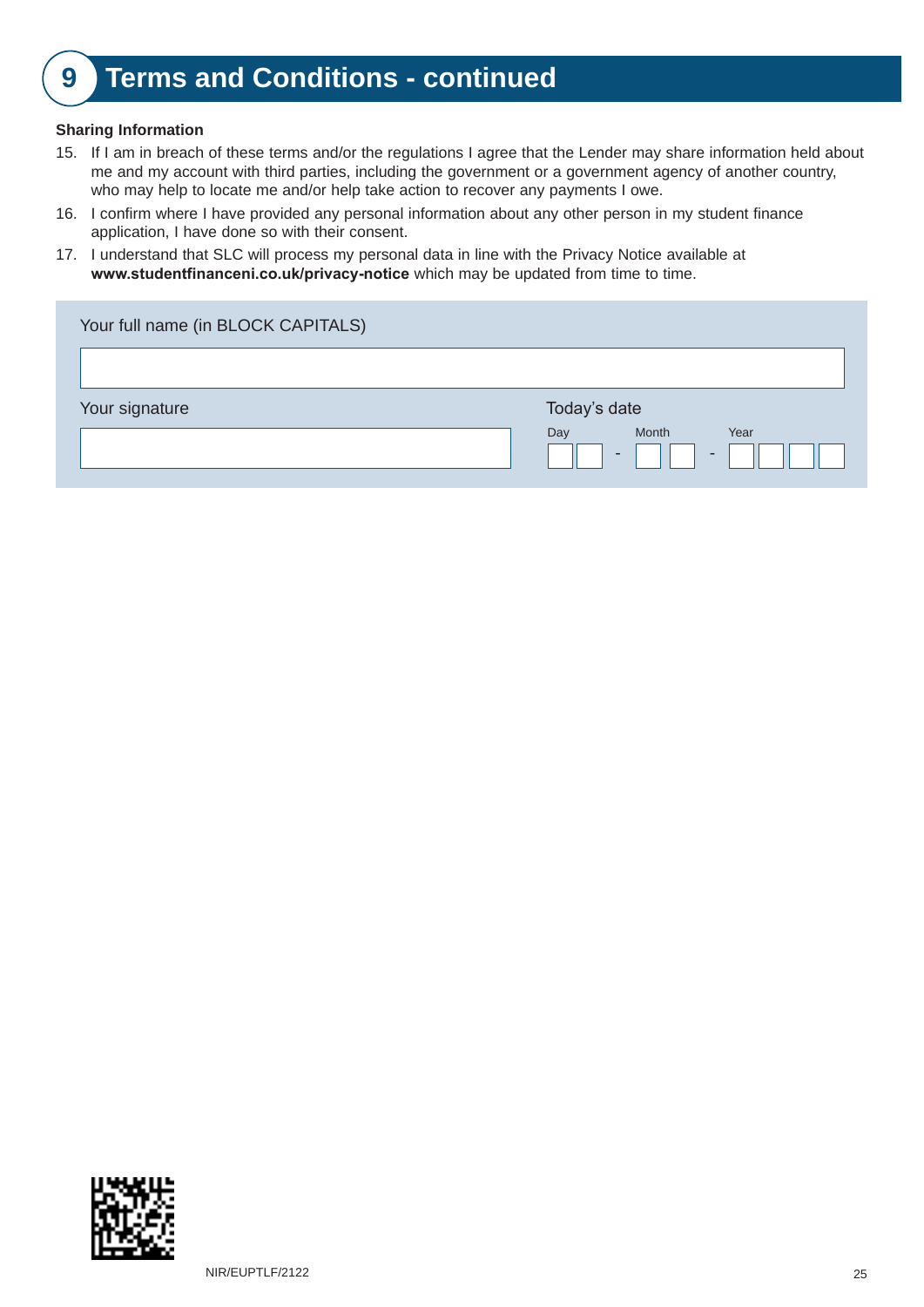### **additional notes**

If you are providing extra information clearly mark what section and question the information **is about.**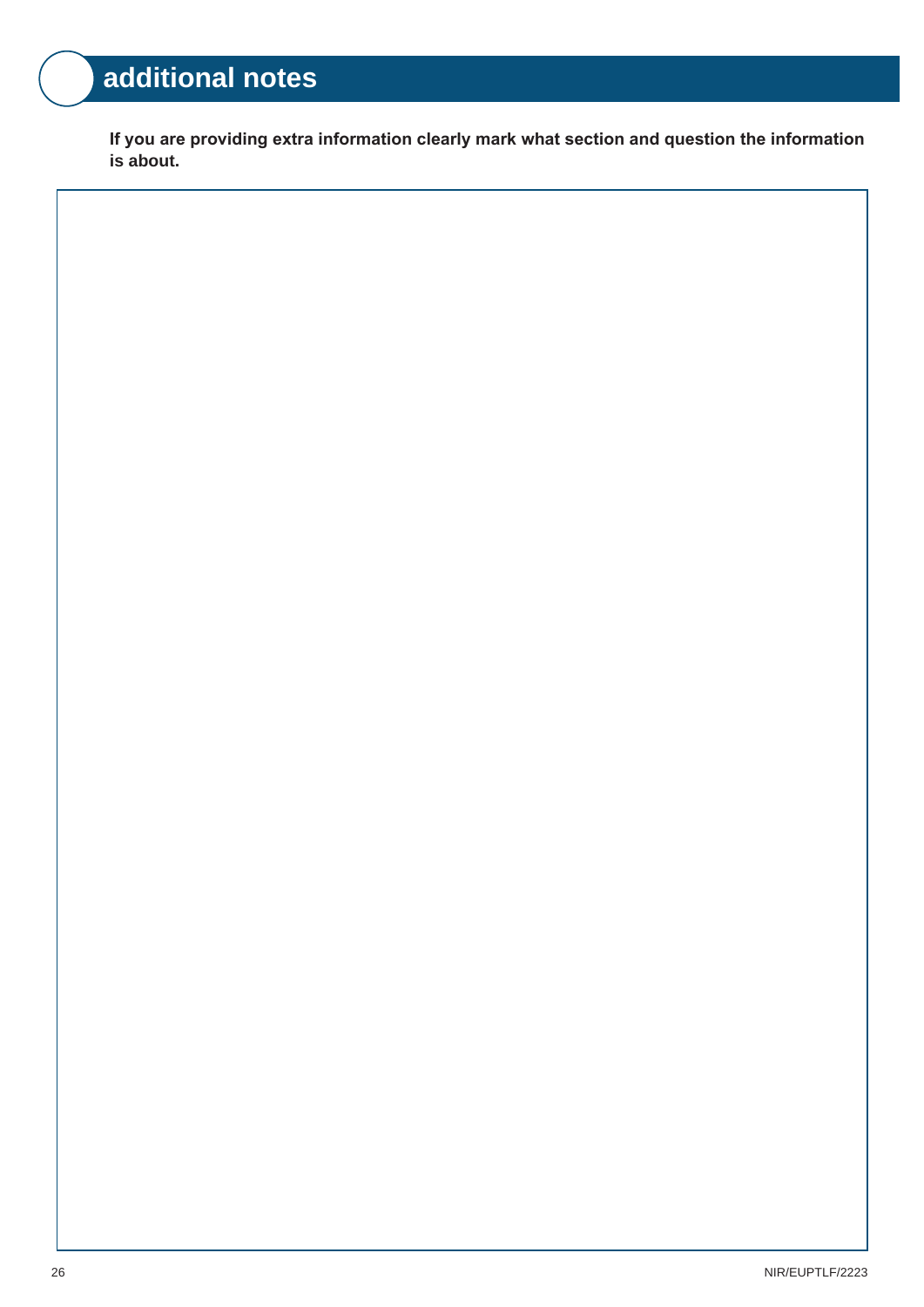### **additional notes**

If you are providing extra information clearly mark what section and question the information **is about.**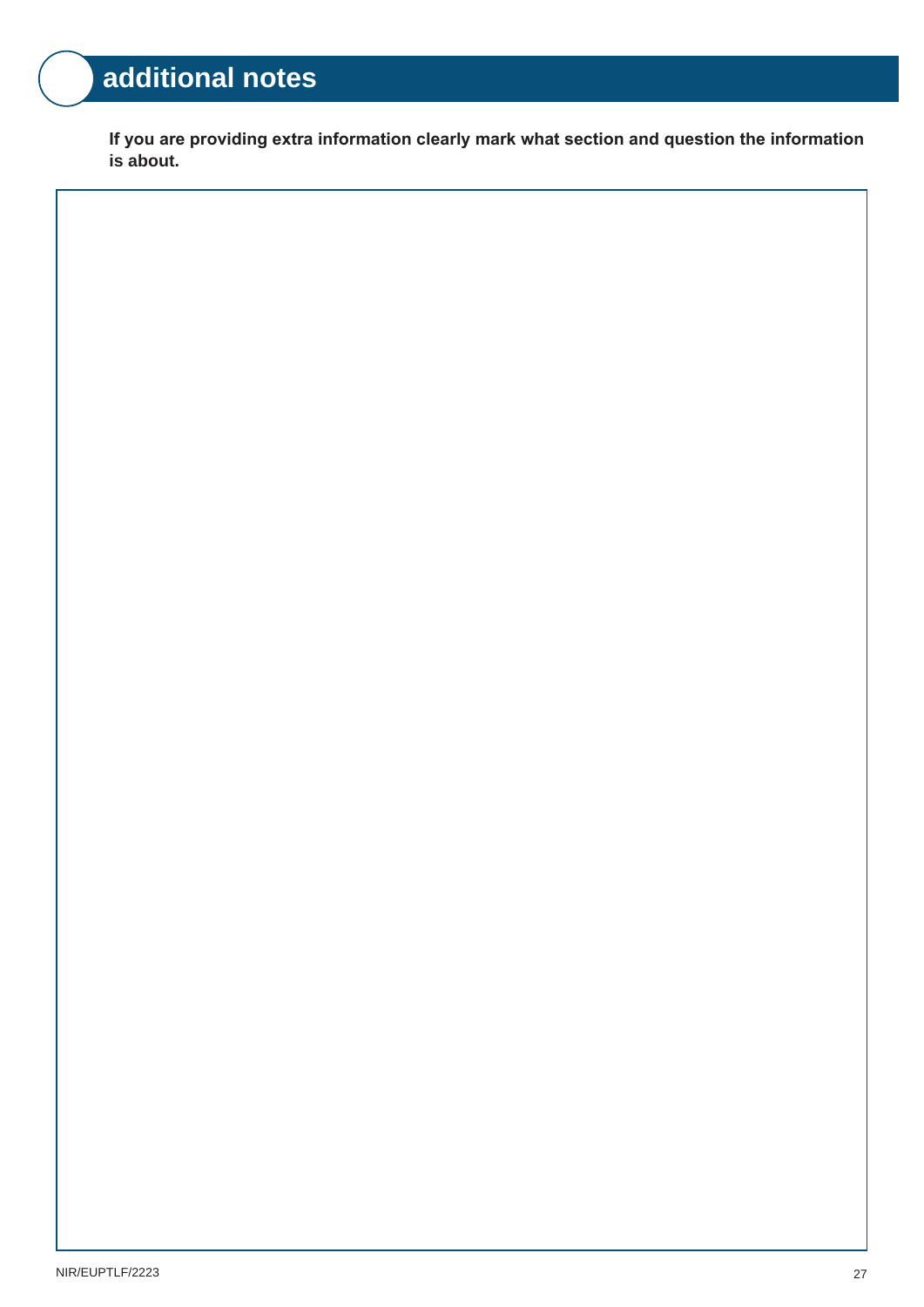### **checklist**

Before you return this form please make sure that you have:

**1**  $\Box$  Answered all questions that apply to you.



**2**  $\Box$  Signed and dated the Terms and Conditions on page 25.



**3**  $\Box$  Included evidence of your identity/nationality and any other evidence we need with this form.



**4** ) Once you've completed the form, send it together with all your evidence to the address below. Make sure that you pay the correct postage.

> **Student Finance Services Student Loans Company PO Box 89 Darlington County Durham England United Kingdom DL1 9AZ**

Incorrect or incomplete forms will be returned to you which may delay payments being made to you.

It can take at least 6 weeks to assess your application and all the relevant evidence. We'll then send you a letter showing the amount of financial support you'll receive.